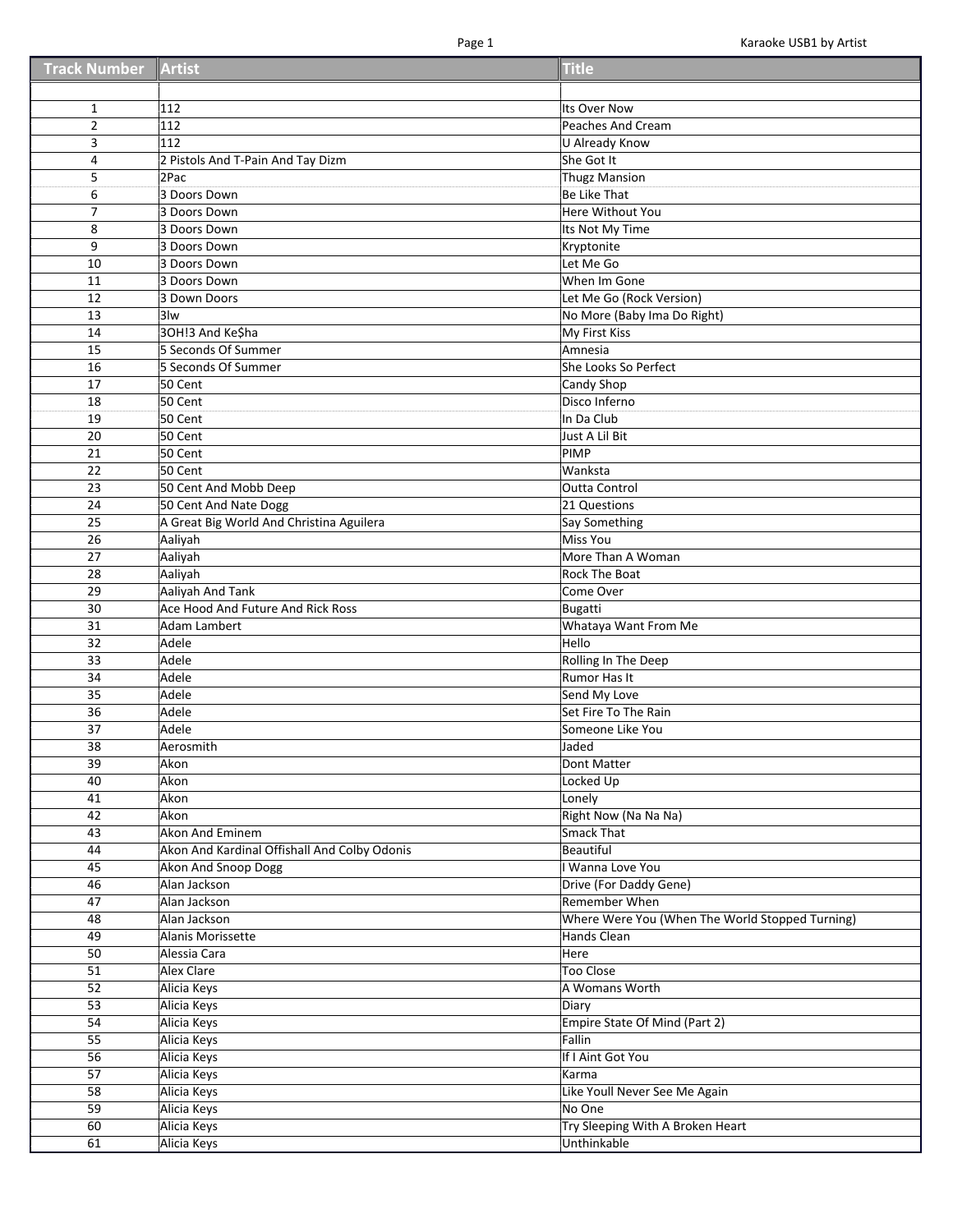| <b>Track Number</b> | Artist                        | <b>Title</b>             |
|---------------------|-------------------------------|--------------------------|
| 62                  | Alicia Keys                   | You Dont Know My Name    |
| 63                  | Alicia Keys And Nicki Minaj   | Girl On Fire             |
| 64                  | Alicia Keys And Usher         | My Boo                   |
| 65                  | All American Rejects          | Gives You Hell           |
| 66                  | All American Rejects          | It Ends Tonight          |
| 67                  | All-American Rejects          | Dirty Little Secret      |
| 68                  | All-American Rejects          | Move Along               |
| 69                  | Aloe Blacc                    | The Man                  |
| 70                  | Amanda Perez                  | Angel                    |
| 71                  | <b>American Authors</b>       | Best Day Of My Life      |
| 72                  | Amerie                        | 1 Thing                  |
| 73                  | Amy Winehouse                 | Rehab                    |
| 74                  | <b>Andy Grammer</b>           | Honey Im Good            |
| 75                  | Angie Martinez                | If I Could Go            |
| 76                  | Angie Martinez And Lil Mo     | If I Could Go            |
| 77                  | Anna Kendrick                 | Cups                     |
| 78                  | Ariana Grande                 | <b>Break Free</b>        |
| 79                  | Ariana Grande                 | Dangerous Woman          |
| 80                  | Ariana Grande                 | Into You                 |
|                     |                               |                          |
| 81                  | Ariana Grande                 | One Last Time            |
| 82                  | Ariana Grande And Iggy Azalea | Problem                  |
| 83                  | Ariana Grande And Mac Miller  | The Way                  |
| 84                  | Ariana Grande And Nicki Minaj | Side To Side             |
| 85                  | Ariana Grande And The Weeknd  | Love Me Harder           |
| 86                  | Ashanti                       | Baby                     |
| 87                  | Ashanti                       | Foolish                  |
| 88                  | Ashanti                       | Happy                    |
| 89                  | Ashanti                       | Rain On Me               |
| 90                  | Ashanti                       | Rock Wit U               |
| 91                  | Ashlee Simpson                | Pieces Of Me             |
| 92                  | Audioslave                    | Like A Stone             |
| 93                  | Avant                         | <b>Read Your Mind</b>    |
| 94                  | Avicii                        | <b>Hey Brother</b>       |
| 95                  | Avicii And Aloe Blacc         | Wake Me Up               |
| 96                  | Avril Lavigne                 | Complicated              |
| 97                  | Avril Lavigne                 | Dont Tell Me             |
| 98                  | <b>Avril Lavigne</b>          | Girlfriend               |
| 99                  | Avril Lavigne                 | Im With You              |
| 100                 | <b>Avril Lavigne</b>          | Keep Holding On          |
| 101                 | Avril Lavigne                 | My Happy Ending          |
| 102                 | Avril Lavigne                 | Sk8er Boi                |
| 103                 | Avril Lavigne                 | What The Hell            |
| 104                 | Awolnation                    | Sail                     |
| 105                 | B2k                           | Uh Huh                   |
| 106                 | <b>B2k And P Diddy</b>        | <b>Bump Bump Bump</b>    |
| 107                 | Baauer                        | Harlem Shake             |
| 108                 | <b>Baby Bash</b>              | Suga Suga                |
| 109                 | <b>Backstreet Boys</b>        | Incomplete               |
| 110                 | Bad Meets Evil And Bruno Mars | Lighters (Clean Version) |
| 111                 | <b>Band Perry</b>             | If I Die Young           |
| 112                 | <b>Bastille</b>               | Pompeii                  |
| 113                 | <b>Becky G</b>                | Shower                   |
| 114                 | Beyonce                       | 711                      |
| 115                 | Beyonce                       | Best Thing I Never Had   |
| 116                 | Beyonce                       | Check On It              |
| 117                 | Beyonce                       | Crazy In Love            |
| 118                 | Beyonce                       | Diva                     |
| 119                 | Beyonce                       | Halo                     |
| 120                 | Beyonce                       | If I Were A Boy          |
| 121                 | Beyonce                       | Irreplaceable            |
| 122                 | Beyonce                       | Me Myself And I          |
| 123                 | Beyonce                       | <b>Naughty Girl</b>      |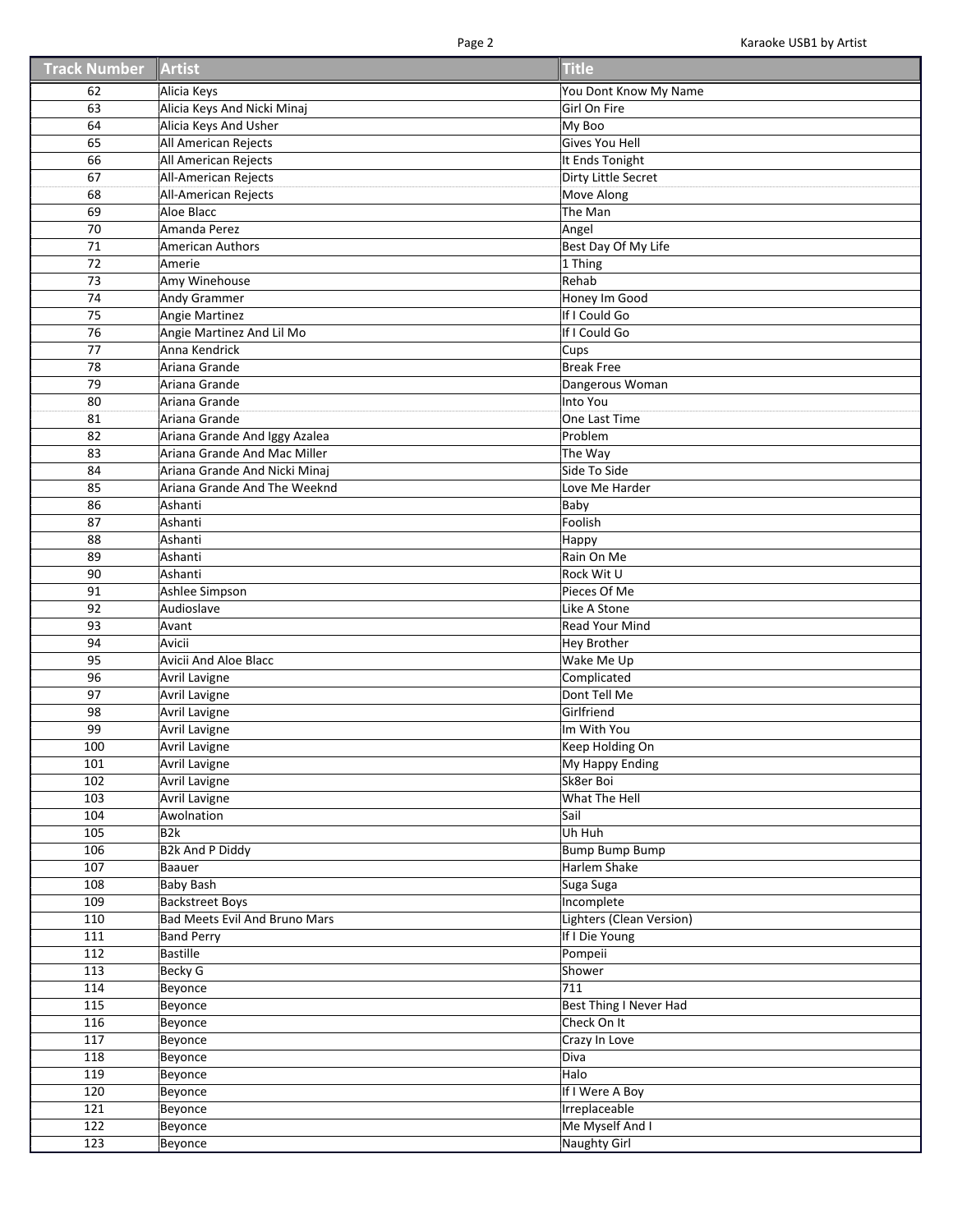| <b>Track Number</b> | <b>Artist</b>                              | <b>Title</b>                     |
|---------------------|--------------------------------------------|----------------------------------|
| 124                 | Beyonce                                    | Partition                        |
| 125                 | Beyonce                                    | Single Ladies (Put A Ring On It) |
| 126                 | Beyonce                                    | Sorry                            |
| 127                 | Beyonce                                    | <b>Sweet Dreams</b>              |
| 128                 | Beyonce And Jay-Z                          | Crazy In Love                    |
| 129                 | Beyonce And Jay-Z                          | Deja Vu                          |
| 130                 | Beyonce And Jay-Z                          | Drunk In Love                    |
| 131                 | Beyonce And Sean Paul                      | <b>Baby Boy</b>                  |
| 132                 | <b>Beyonce And Shakira</b>                 | Beautiful Liar                   |
| 133                 | Beyonce And Slim Thug                      | Check On It                      |
| 134                 | Big Sean And Chris Brown                   | My Last                          |
| 135                 | Big Sean And E40                           | I Dont F--K With You (Clean)     |
| 136                 | <b>Big Tymers</b>                          | Still Fly                        |
| 137                 | <b>Billy Currington</b>                    | People Are Crazy                 |
| 138                 | <b>Black Eyed Peas</b>                     | Boom Boom Pow                    |
| 139                 | <b>Black Eyed Peas</b>                     | Dont Lie                         |
| 140                 | <b>Black Eyed Peas</b>                     | Dont Phunk With My Heart         |
| 141                 | <b>Black Eyed Peas</b>                     | <b>Hey Mama</b>                  |
| 142                 | <b>Black Eyed Peas</b>                     | Gotta Feeling                    |
| 143                 | <b>Black Eyed Peas</b>                     | Imma Be                          |
| 144                 | <b>Black Eyed Peas</b>                     | Just Cant Get Enough             |
| 145                 | <b>Black Eyed Peas</b>                     | Lets Get It Started              |
| 146                 | <b>Black Eyed Peas</b>                     | Meet Me Halfway                  |
| 147                 | <b>Black Eyed Peas</b>                     | My Humps                         |
| 148                 | <b>Black Eyed Peas</b>                     | Pump It                          |
| 149                 | <b>Black Eyed Peas</b>                     | <b>Rock That Body</b>            |
| 150                 | <b>Black Eyed Peas</b>                     | The Time (The Dirty Bit)         |
| 151                 | <b>Black Eyed Peas</b>                     | Where Is The Love                |
| 152                 | <b>Blake Shelton</b>                       | Austin                           |
| 153                 | <b>Blake Shelton</b>                       | God Gave Me You                  |
| 154                 | <b>Blake Shelton</b>                       | <b>Honey Bee</b>                 |
| 155                 | <b>Blake Shelton</b>                       | Sure Be Cool If You Did          |
| 156                 | <b>Blake Shelton And Pistol Annies</b>     | <b>Boys Round Here</b>           |
| 157                 | <b>Blu Cantrell</b><br><b>Blue October</b> | Hit Em Up Style<br>Hate Me       |
| 158<br>159          | <b>BOB</b>                                 | So Good                          |
| 160                 | <b>BOB And And Bruno Mars</b>              | Nothin On You                    |
| 161                 | <b>BOB And Hayley Williams</b>             | Airplanes                        |
| 162                 | <b>BOB And Rivers Cuomo</b>                | Magic                            |
| 163                 | <b>Bobby Valentino</b>                     | Slow Down                        |
| 164                 | Bon Jovi                                   | Who Says You Cant Go Home        |
| 165                 | <b>Bow Wow And Omarion</b>                 | Let Me Hold You                  |
| 166                 | Bow Wow Wow And Ciara                      | Like You                         |
| 167                 | <b>Boys Like Girls</b>                     | Love Drunk                       |
| 168                 | <b>Boys Like Girls</b>                     | The Great Escape                 |
| 169                 | Boys Like Girls And Taylor Swift           | Two Is Better Than One           |
| 170                 | <b>Brad Paisley</b>                        | Then                             |
| 171                 | <b>Brandy</b>                              | <b>Full Moon</b>                 |
| 172                 | <b>Brandy</b>                              | What About Us                    |
| 173                 | <b>Brantley Gilbert</b>                    | <b>Bottoms Up</b>                |
| 174                 | <b>Britney Spears</b>                      | Liar (Explicit)                  |
| 175                 | <b>Britney Spears</b>                      | You Drive Me Crazy               |
| 176                 | <b>Britney Spears</b>                      | You Got It All                   |
| 177                 | <b>Britney Spears And G-Eazy</b>           | Make Me                          |
| 178                 | Britney Spears And Iggy Azalea             | <b>Pretty Girls</b>              |
| 179                 | Britney Spears And Madonna                 | Me Against The Music             |
| 180                 | <b>Britney Spears And WillIAm</b>          | It Should Be Easy                |
| 181                 | <b>Britney Spears And Ying Yang Twins</b>  | Boom Boom (I Got That)           |
| 182                 | <b>Brooks And Dunn</b>                     | Aint Nothing Bout You            |
| 183                 | <b>Brooks And Dunn</b>                     | <b>Red Dirt Road</b>             |
| 184                 | <b>Bruno Mars</b>                          | Grenade                          |
| 185                 | <b>Bruno Mars</b>                          | It Will Rain                     |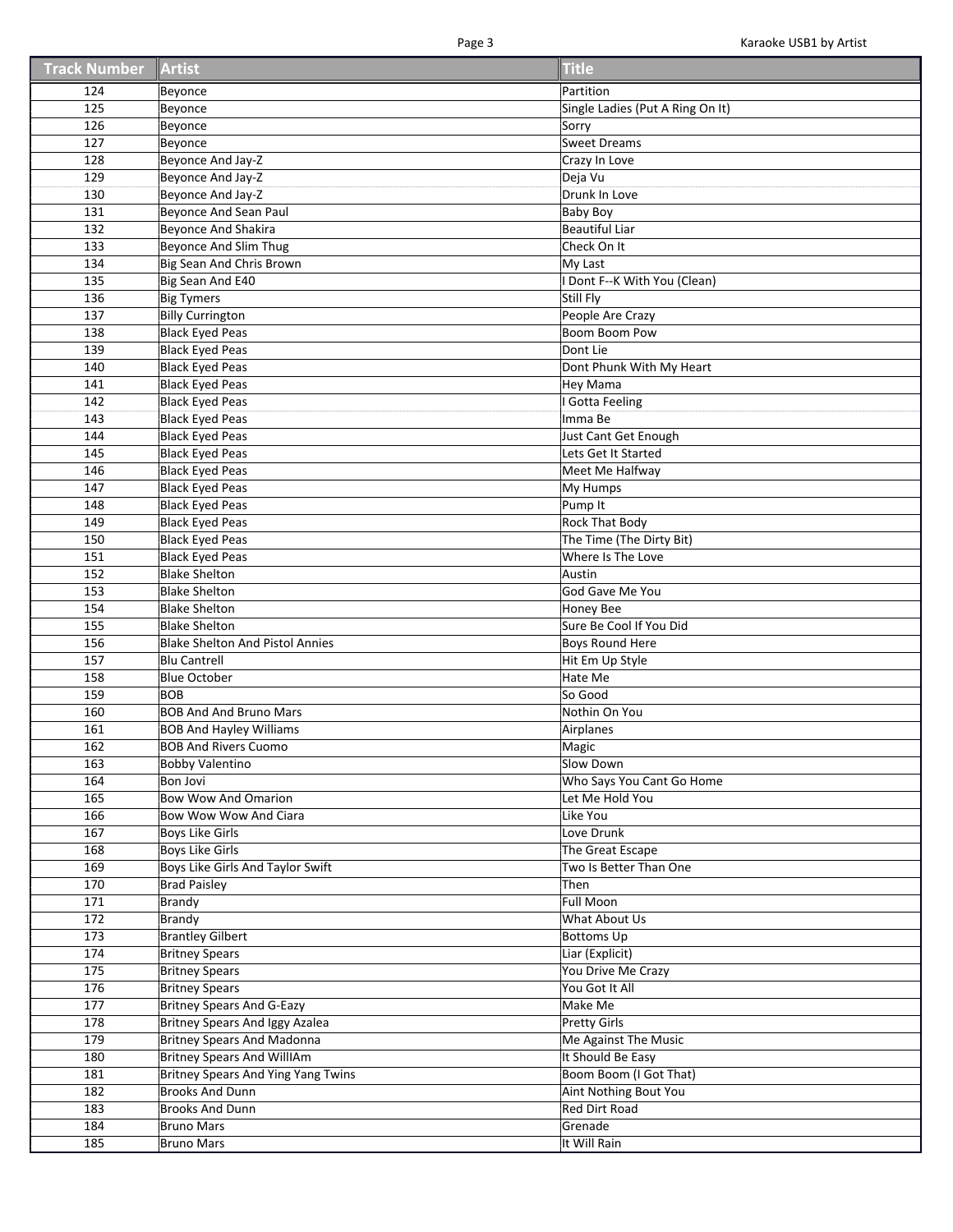| <b>Track Number</b> | Artist                                                  | <b>Title</b>                 |
|---------------------|---------------------------------------------------------|------------------------------|
| 186                 | <b>Bruno Mars</b>                                       | Just The Way You Are         |
| 187                 | <b>Bruno Mars</b>                                       | Locked Out Of Heaven         |
| 188                 | <b>Bruno Mars</b>                                       | The Lazy Song                |
| 189                 | <b>Bruno Mars</b>                                       | Treasure                     |
| 190                 | <b>Bruno Mars</b>                                       | When I Was Your Man          |
| 191                 | <b>Bruno Mars And Travie Mccoy</b>                      | Billionaire                  |
| 192                 | <b>Bryson Tiller</b>                                    | Exchange                     |
| 193                 | <b>Bubba Sparxxx</b>                                    | Ms New Booty                 |
| 194                 | <b>Buckcherry</b>                                       | Sorry                        |
| 195                 | <b>Busta Rhymes</b>                                     | Touch It                     |
| 196                 | <b>Busta Rhymes And Mariah Carey</b>                    | <b>Know What You Want</b>    |
| 197                 | Busta Rhymes And P Diddy And Pharrell                   | Pass The Courvoisier Part II |
| 198                 | Busta Rhymes Mariah Carey And The Flipmode Squad        | Know What You Want           |
| 199                 | Calling                                                 | Wherever You Will Go         |
| 200                 | <b>Calvin Harris</b>                                    | Feel So Close                |
| 201                 | Calvin Harris                                           | Summer                       |
| 202                 | Calvin Harris And Rihanna                               | This Is What You Came For    |
| 203                 | Calvin Harris And Ellie Goulding                        | Need Your Love               |
| 204                 | Calvin Harris And Florence Welch                        | <b>Sweet Nothing</b>         |
| 205                 | Calvin Harris And Ne Yo                                 | Lets Go                      |
| 206                 | <b>Calvin Harris And The Disciples</b>                  | How Deep Is Your Love        |
| 207                 | Camron                                                  | Hey Ma                       |
| 208                 | Camron And Juelz Santana                                | Oh Boy                       |
| 209                 | Camron And Juelz Santana And Freekey Zekey And Kay Slay | Hey Ma                       |
| 210                 | <b>Capital Cities</b>                                   | Safe And Sound               |
| 211                 | Carly Rae Jepsen                                        | Call Me Maybe                |
| 212                 | Carrie Underwood                                        | <b>Before He Cheats</b>      |
| 213                 | Carrie Underwood                                        | <b>Blown Away</b>            |
| 214                 | Carrie Underwood                                        | Good Girl                    |
| 215                 | Carrie Underwood                                        | Inside Your Heaven           |
| 216                 | Carrie Underwood                                        | Jesus Take The Wheel         |
| 217                 | Carrie Underwood                                        | Undo It                      |
| 218                 | Cascada                                                 | Everytime We Touch           |
| 219                 | Case                                                    | <b>Missing You</b>           |
| 220                 | Cassie                                                  | Me And U                     |
| 221                 | Cee Lo Green                                            | Fuck You (Explicit)          |
| 222                 | Celine Dion                                             | A New Day Has Come           |
| 223                 | Chad Kroeger And Josey Scott                            | Hero                         |
| 224                 | Chainsmokers                                            | Roses                        |
| 225                 | Chainsmokers And Daya                                   | Dont Let Me Down             |
| 226                 | <b>Chainsmokers And Halsey</b>                          | Closer                       |
| 227                 | Chamillionaire                                          | Ridin                        |
| 228                 | Charli Xcx                                              | <b>Boom Clap</b>             |
| 229                 | Charlie Puth                                            | One Call Away                |
| 230                 | Charlie Puth And Meghan Trainor                         | Marvin Gaye                  |
| 231                 | Charlie Puth And Selena Gomez                           | We Dont Talk Anymore         |
| 232                 | Cher Lloyd And Astro                                    | Want You Back                |
| 233                 | Cherish                                                 | Do It To It                  |
| 234                 | Chingy                                                  | <b>Right Thurr</b>           |
| 235                 | Chingy And J Weav                                       | One Call Away                |
| 236                 | Chingy And Ludacris And Snoop Dogg                      | Holiday Inn                  |
| 237                 | <b>Chingy And Tyrese</b>                                | Pullin Me Back               |
| 238                 | Chris Brown                                             | Dont Wake Me Up              |
| 239                 | Chris Brown                                             | Forever                      |
| 240                 | Chris Brown                                             | Run It                       |
| 241                 | Chris Brown                                             | Say Goodbye                  |
| 242                 | Chris Brown                                             | She Aint You                 |
| 243                 | Chris Brown                                             | Turn Up The Music            |
| 244                 | Chris Brown                                             | With You                     |
| 245                 | Chris Brown                                             | Yeah 3x                      |
| 246                 | Chris Brown And Lil Wayne And French Montana            | Loyal (Clean)                |
| 247                 | Chris Brown And T-Pain                                  | <b>Kiss Kiss</b>             |
|                     |                                                         |                              |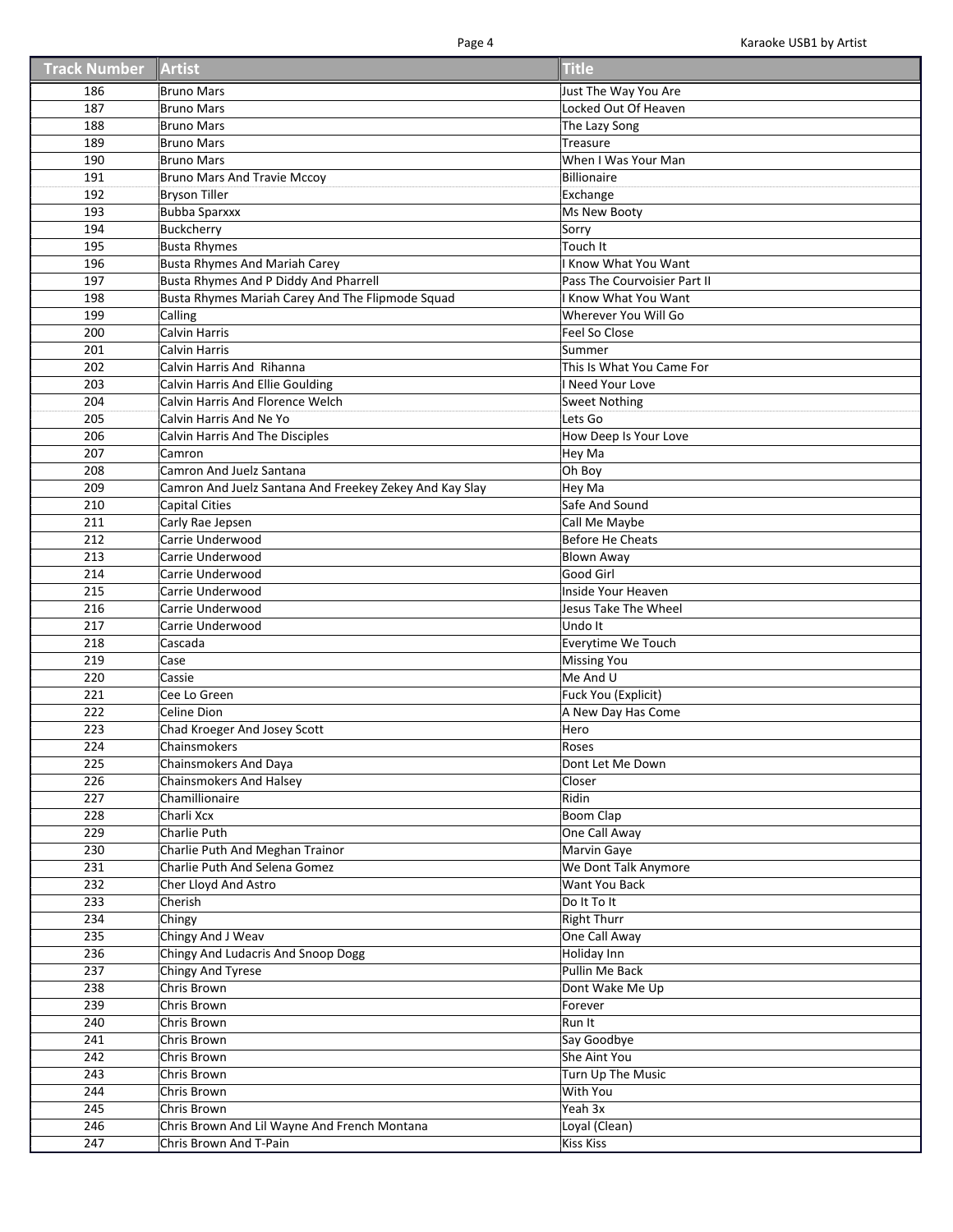| <b>Track Number</b> | Artist                                          | <b>Title</b>                  |
|---------------------|-------------------------------------------------|-------------------------------|
| 248                 | Chris Brown And Tyga                            | Ayo                           |
| 249                 | Chris Brown And Tyga And Kevin Mccall           | Deuces                        |
| 250                 | Chris Brown And Usher And Rick Ross             | New Flame                     |
| 251                 | Christina Aguilera                              | Aint No Other Man             |
| 252                 | Christina Aguilera                              | Beautiful (Dance Remix)       |
| 253                 | Christina Aguilera                              | Beautiful                     |
| 254                 | Christina Aguilera                              | Cant Hold Us Down             |
| 255                 | Christina Aguilera                              | Fighter                       |
| 256                 | Christina Aguilera And Lil Kim                  | Cant Hold Us Down             |
| 257                 | Christina Aguilera And Lil Kim And Mya And Pink |                               |
|                     |                                                 | Lady Marmalade                |
| 258                 | Christina Milian                                | Dip It Low                    |
| 259                 | Christina Milian And Fabolous                   | Dip It Low                    |
| 260                 | Christina Perri                                 | A Thousand Years              |
| 261                 | Christina Perri                                 | Jar Of Hearts                 |
| 262                 | Ciara                                           | Get Up                        |
| 263                 | Ciara                                           | Like A Boy                    |
| 264                 | Ciara                                           | Promise                       |
| 265                 | Ciara And Ludacris                              | <b>Oh</b>                     |
| 266                 | Ciara And Missy Elliott                         | 12 Step                       |
| 267                 | Ciara And Petey Pablo                           | Goodies                       |
| 268                 | City High                                       | Caramel                       |
| 269                 | City High                                       | What Would You Do             |
| 270                 | City High And Eve                               | Caramel                       |
| 271                 | Clay Aiken                                      | This Is The Night             |
| 272                 | Clean Bandit                                    | Rather Be                     |
| 273                 | <b>Click Five</b>                               | Just The Girl                 |
| 274                 | Cobra Starship                                  | You Make Me Feel              |
| 275                 | Cobra Starship And Leighton Meester             | Good Girls Go Bad             |
| 276                 | Colbie Caillat                                  | <b>Bubbly</b>                 |
| 277                 | <b>Colbie Caillat</b>                           | <b>Fallin For You</b>         |
| 278                 | Colbie Caillat                                  | Realize                       |
| 279                 | Coldplay                                        | A Sky Full Of Stars           |
| 280                 | Coldplay                                        | Adventure Of A Lifetime       |
| 281                 | Coldplay                                        | <b>Clocks</b>                 |
| 282                 | Coldplay                                        | Hymn For The Weekend          |
| 283                 | Coldplay                                        | Paradise                      |
| 284                 | Coldplay                                        | Speed Of Sound                |
| 285                 | Coldplay                                        | Viva La Vida                  |
| 286                 | Craig David                                     | 7 Days                        |
| 287                 | Craig David                                     | Fill Me In                    |
| 288                 | Crazy Town                                      | Butterfly                     |
| 289                 | Creed                                           | My Sacrifice                  |
| 290                 | Creed                                           | One Last Breath               |
| 291                 | Creed                                           | With Arms Wide Open           |
| 292                 | D <sub>12</sub>                                 | My Band                       |
| 293                 | D <sub>4</sub>                                  | Laffy Taffy                   |
| 294                 | Da Shop Boyz                                    | Party Like A Rock Star        |
|                     |                                                 |                               |
| 295                 | Daddy Yankee                                    | Rompe                         |
| 296                 | Daft Punk                                       | Get Lucky                     |
| 297                 | Daniel Bedingfield                              | <b>Gotta Get Through This</b> |
| 298                 | Daniel Bedingfield                              | If Youre Not The One          |
| 299                 | <b>Daniel Powter</b>                            | <b>Bad Day</b>                |
| 300                 | Danity Kane                                     | Damaged                       |
| 301                 | Danity Kane                                     | Show Stopper                  |
| 302                 | Darius Rucker                                   | Wagon Wheel                   |
| 303                 | Darryl Worley                                   | Have You Forgotten            |
| 304                 | Daughtry                                        | Feels Like Tonight            |
| 305                 | Daughtry                                        | Home                          |
| 306                 | Daughtry                                        | Its Not Over                  |
| 307                 | Daughtry                                        | Life After You                |
| 308                 | Dave Matthews Band                              | The Space Between             |
| 309                 | David Archuleta                                 | Crush                         |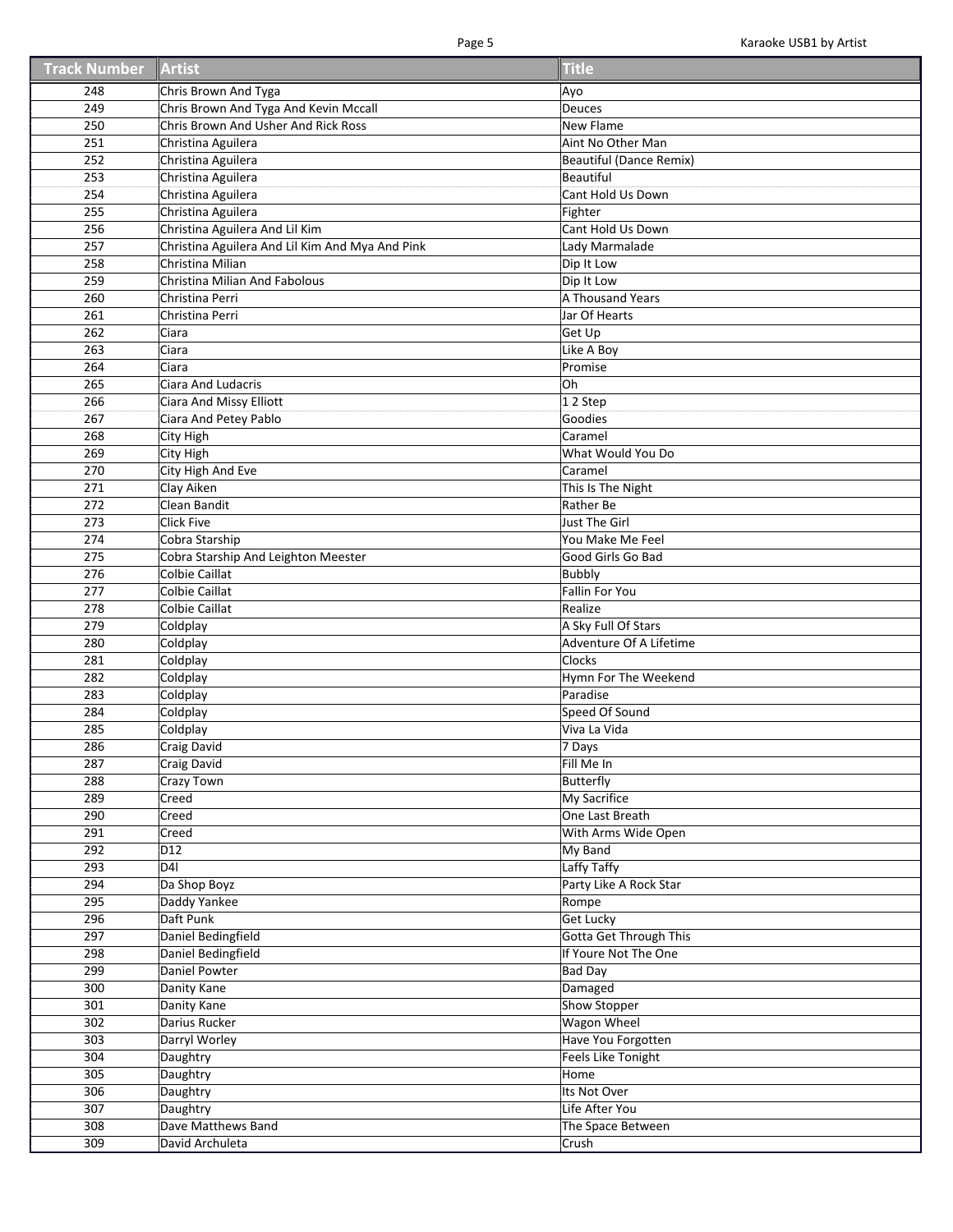| <b>Track Number</b> | Artist                                    | <b>Title</b>                        |
|---------------------|-------------------------------------------|-------------------------------------|
| 310                 | David Banner                              | Play                                |
| 311                 | David Banner And Chris Brown              | Get Like Me                         |
| 312                 | David Cook                                | The Time Of My Life                 |
| 313                 | David Guetta And Flo-Rida And Nicki Minaj | Where Them Girls At (Clean)         |
| 314                 | David Guetta And Akon                     | <b>Sexy Chick</b>                   |
| 315                 | David Guetta And Nicki Minaj              | Turn Me On                          |
| 316                 | David Guetta And Nicki Minaj And Afrojack | Hey Mama (Clean)                    |
| 317                 | David Guetta And Nicki Minaj And Afrojack | <b>Hey Mama</b>                     |
| 318                 | David Guetta And Sia                      | Titanium                            |
| 319                 | David Guetta And Usher                    | <b>Without You</b>                  |
| 320                 | Daya                                      | <b>Hide Away</b>                    |
| 321                 | Daya                                      | Sit Still Look Pretty               |
| 322                 | Debelah Morgan                            | Dance With Me                       |
| 323                 | Default                                   | <b>Wasting My Time</b>              |
| 324                 | Dem Franchize Boyz                        | Lean Wit It Rock Wit It             |
| 325                 | Dem Franchize Boyz                        | Oh I Think Dey Like Me              |
| 326                 | Demi Lovato                               | Cool For The Summer                 |
| 327                 | Demi Lovato                               | Give Your Heart A Break             |
| 328                 | Demi Lovato                               | <b>Heart Attack</b>                 |
| 329                 | Desiigner                                 | Panda                               |
| 330                 | <b>Destinys Child</b>                     | <b>Bootylicious</b>                 |
| 331                 | <b>Destinys Child</b>                     | Cater 2 U                           |
| 332                 | <b>Destinys Child</b>                     | Independent Women Part 1            |
| 333                 | <b>Destinys Child</b>                     | Lose My Breath                      |
| 334                 | <b>Destinys Child</b>                     | Soldier                             |
| 335                 | <b>Destinys Child</b>                     | Survivor                            |
| 336<br>337          | Dev<br>DHT                                | In The Dark<br>Listen To Your Heart |
|                     | Diamond Rio                               |                                     |
| 338<br>339          | Diddy And Dirty Money And Skylar Grey     | One More Day                        |
| 340                 | Dido                                      | Coming Home<br><b>Thank You</b>     |
| 341                 | Dido                                      | <b>White Flag</b>                   |
| 342                 | Dierks Bentley                            | Drunk On A Plane                    |
| 343                 | <b>Dierks Bentley</b>                     | What Was I Thinkin                  |
| 344                 | <b>Dirty Vegas</b>                        | Days Go By                          |
| 345                 | Disclosure And Sam Smith                  | Latch                               |
| 346                 | Dixie Chicks                              | Landslide (Sheryl Crow Remix)       |
| 347                 | Dixie Chicks                              | Landslide                           |
| 348                 | Dixie Chicks                              | Long Time Gone                      |
| 349                 | Dj Khaled And Drake                       | For Free                            |
| 350                 | Dj Sammy                                  | Heaven                              |
| 351                 | Dj Snake And Aluna George                 | You Know You Like It                |
| 352                 | DJ Snake And Bipolar Sunshine             | Middle                              |
| 353                 | DJ Snake And Justin Bieber                | Let Me Love You                     |
| 354                 | Dj Snake And Lil Jon                      | Turn Down For What                  |
| 355                 | Dnce                                      | Cake By The Ocean                   |
| 356                 | Dnce                                      | Cake By The Ocean[Clean]            |
| 357                 | Dr Dre Eminem And Skylar Grey             | I Need A Doctor                     |
| 358                 | <b>Drake</b>                              | 0 To 100 The Catch Up (Clean)       |
| 359                 | <b>Drake</b>                              | Best I Ever Had                     |
| 360                 | Drake                                     | Controlla                           |
| 361                 | Drake                                     | Find Your Love                      |
| 362                 | Drake                                     | <b>Hotline Bling</b>                |
| 363                 | Drake                                     | <b>Started From The Bottom</b>      |
| 364                 | Drake And Future                          | Jumpman                             |
| 365                 | Drake And Majid Jordan                    | Hold On Were Going Home             |
| 366                 | Drake And Rihanna                         | <b>Too Good</b>                     |
| 367                 | Drake And The Throne Kanye West And Jay-Z | Pop Style                           |
| 368                 | Drake And Wizkid And Kyla                 | One Dance                           |
| 369                 | DRAM And Lil Yachty                       | Broccoli                            |
| 370                 | Dream                                     | He Loves U Not                      |
| 371                 | Dream                                     | I Luv Your Girl                     |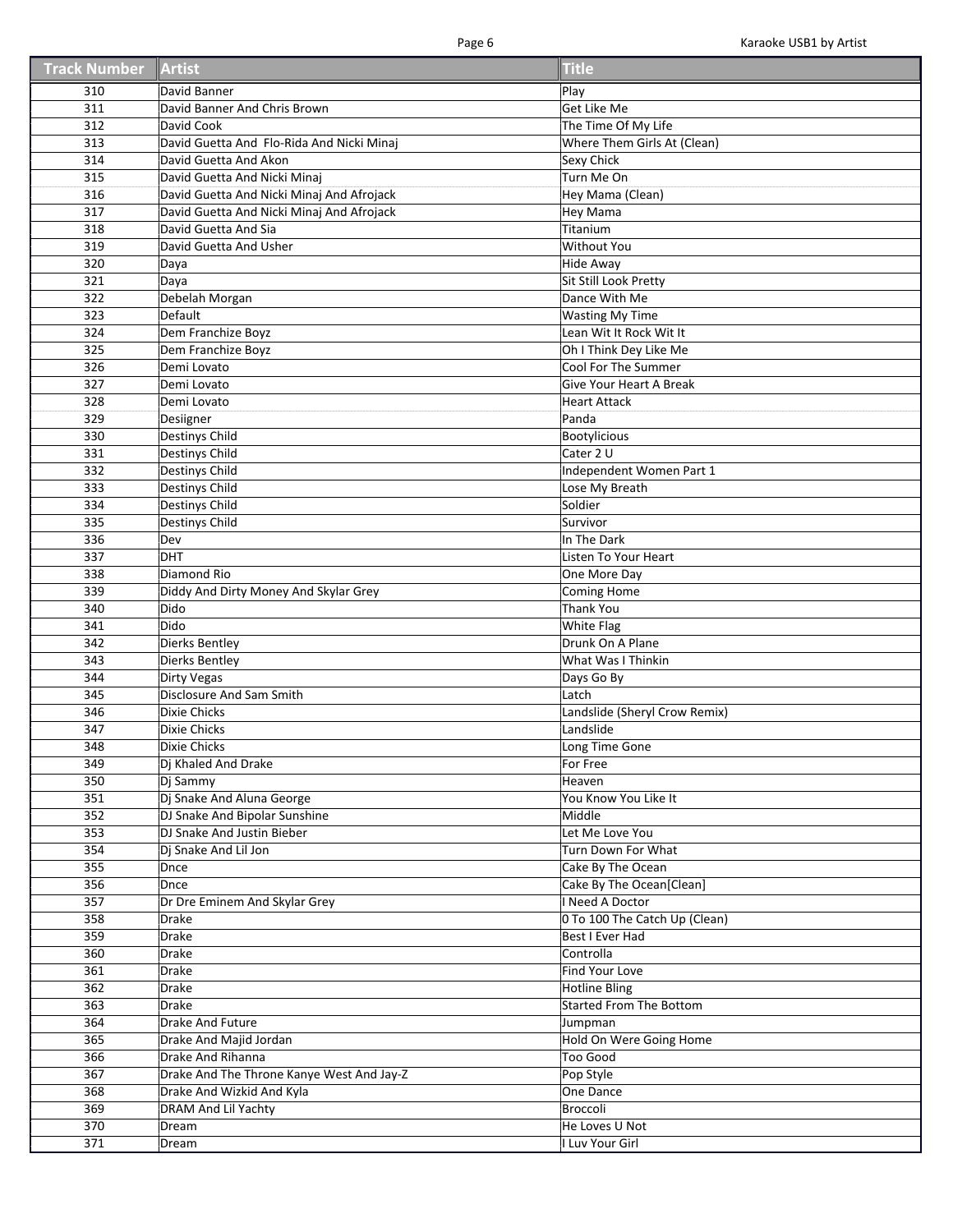| <b>Track Number Artist</b> |                                                        | <b>Title</b>                           |
|----------------------------|--------------------------------------------------------|----------------------------------------|
| 372                        | Echosmith                                              | Cool Kids                              |
| 373                        | <b>Ed Sheeran</b>                                      | Dont                                   |
| 374                        | Ed Sheeran                                             | Photograph                             |
| 375                        | <b>Ed Sheeran</b>                                      | Sing                                   |
| 376                        | Ed Sheeran                                             | The A Team                             |
| $\overline{377}$           | Ed Sheeran                                             | Thinking Out Loud                      |
| 378                        | <b>Edens Crush</b>                                     | Get Over Yourself                      |
| 379                        | Eli Young Band                                         | Crazy Girl                             |
| 380                        | Ella Henderson                                         | Ghost                                  |
| 381                        | Elle King                                              | Exs And Ohs                            |
| 382                        | <b>Ellie Goulding</b>                                  | <b>Burn</b>                            |
| 383                        | <b>Ellie Goulding</b>                                  | Lights                                 |
| 384                        | <b>Ellie Goulding</b>                                  | Love Me Like You Do                    |
| 385                        | <b>Ellie Goulding</b>                                  | On My Mind                             |
| 386                        | Emeli Sande                                            | <b>Next To Me</b>                      |
| 387                        | Eminem                                                 | Berzerk (Clean)                        |
| 388                        | Eminem                                                 | <b>Berzerk</b>                         |
| 389                        | Eminem                                                 | Cleanin Out My Closet                  |
| 390                        | Eminem                                                 | Just Lose It                           |
| 391                        | Eminem                                                 | Lose Yourself                          |
| 392                        | Eminem                                                 | Mockingbird                            |
| 393                        | Eminem                                                 | Not Afraid                             |
| 394                        | Eminem                                                 | Sing For The Moment                    |
| 395                        | Eminem                                                 |                                        |
|                            |                                                        | Superman                               |
| 396                        | Eminem                                                 | When Im Gone                           |
| 397                        | Eminem                                                 | Without Me                             |
| 398                        | Eminem And Dr Dre And 50 Cen                           | Crack A Bottle                         |
| 399                        | <b>Eminem And Nate Dogg</b>                            | <b>Shake That</b>                      |
| 400                        | <b>Eminem And Rihanna</b>                              | Love The Way You Lie                   |
| 401                        | Eminem And Rihanna                                     | The Monster                            |
| 402                        | Enrique Iglesias                                       | Escape                                 |
| 403                        | Enrique Iglesias                                       | Hero {Dance Version)                   |
| 404                        | Enrique Iglesias                                       | Hero                                   |
| 405                        | Enrique Iglesias                                       | I Like It                              |
| 406                        | Enrique Iglesias                                       | Tonight (Im Lovin You)                 |
| 407                        | Enrique Iglesias And Sean Paul And Gente De Zona And » | Bailando                               |
| 408                        | Enya                                                   | Only Time                              |
| 409                        | Eric Church                                            | Springsteen                            |
| 410                        | Erykah Badu And Common                                 | Love Of My Life                        |
| 411                        | Estelle And Kanye West                                 | American Boy                           |
| 412                        | Evan And Jaron                                         | Crazy For This Girl                    |
| 413                        | Evanescence                                            | Bring Me To Life                       |
| 414                        | Evanescence                                            | Call Me When Your Sober                |
| 415                        | Evanescence                                            | My Immortal                            |
| 416                        | <b>Evanescence And Paul Mccoy</b>                      | Bring Me To Life                       |
| 417                        | Eve 6                                                  | Heres To The Night                     |
| 418                        | Eve And Alicia Keys                                    | Gangsta Lovin                          |
| 419                        | Eve And Gwen Stephani                                  | Let Me Blow Ya Mind                    |
| 420                        | <b>Fabolous And Ashanti</b>                            | Into You                               |
| 421                        | Fabolous And Mike Shorey And Lil Mo                    | Cant Let You Go                        |
| 422                        | <b>Faith Evans</b>                                     | I Love You                             |
| 423                        | Faith Hill                                             | Mississippi Girl                       |
| 424                        | Faith Hill                                             | The Way You Love Me                    |
| 425                        | Faith Hill                                             | There Youll Be                         |
| 426                        | Fall Out Boy                                           | Centuries                              |
| 427                        | Fall Out Boy                                           | Dance Dance                            |
| 428                        | Fall Out Boy                                           | My Songs Know What You Did In The Dark |
| 429                        | Fall Out Boy                                           | Sugar Were Goin Down                   |
| 430                        | Fall Out Boy                                           | This Aint A Scene (Its An Arms Race)   |
| 431                        | Fall Out Boy                                           | Thnks Fr Th Mmrs                       |
| 432                        | Fantasia                                               | Truth Is                               |
| 433                        | Far East Movement                                      | Like A G6                              |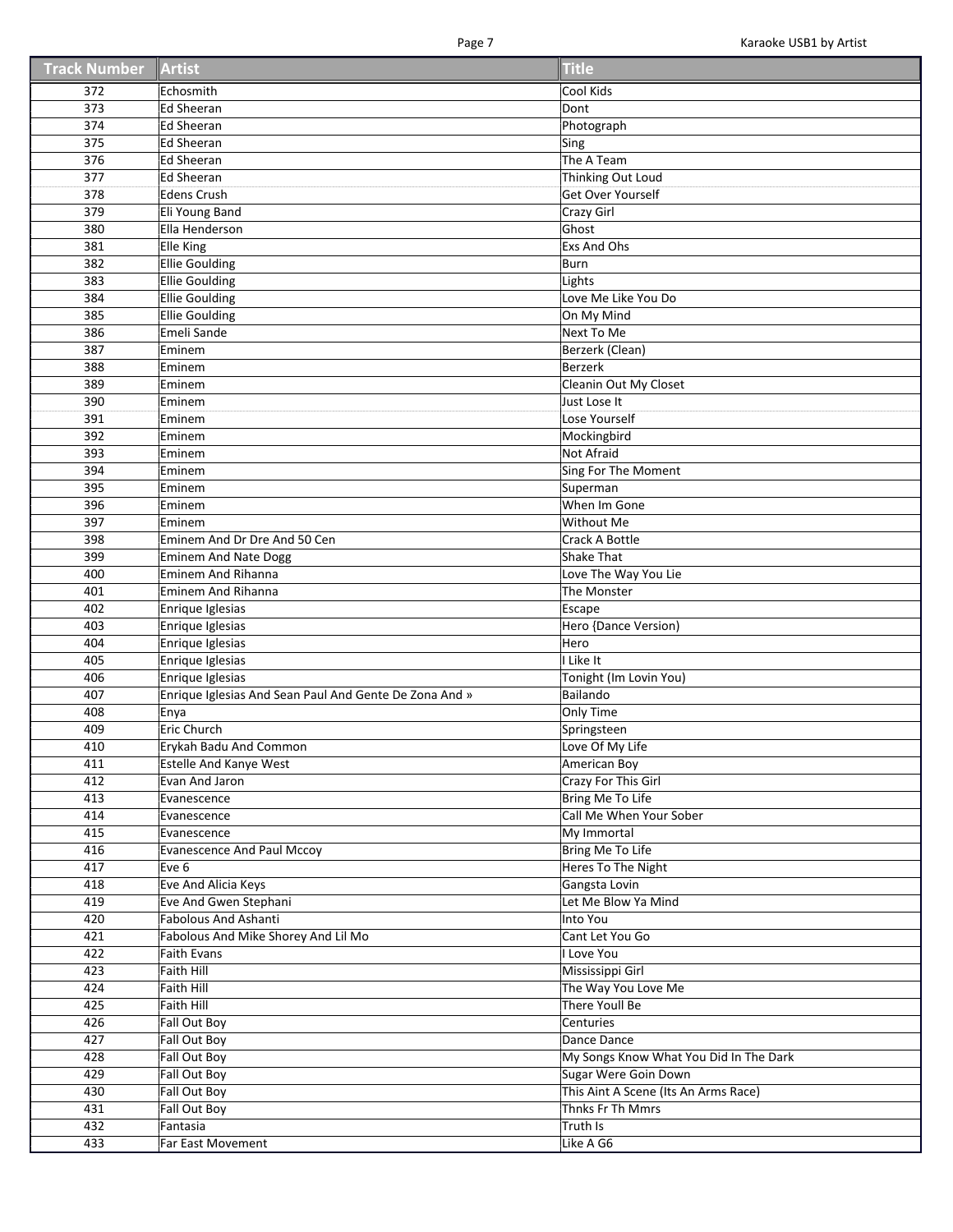| <b>Track Number</b> | Artist                                  | <b>Title</b>                       |
|---------------------|-----------------------------------------|------------------------------------|
| 434                 | Far East Movement And Ryan Tedder       | Rocketeer                          |
| 435                 | Fat Joe And Ashanti                     | Whats Luv                          |
| 436                 | Fat Joe And Nelly                       | Get It Poppin                      |
| 437                 | Fat Joe And Remy Terror Squad           | Lean Back                          |
| 438                 | Fergie                                  | Big Girls Dont Cry                 |
| 439                 | Fergie                                  | Clumsy                             |
| 440                 | Fergie                                  | Fergalicious                       |
| 441                 | Fergie                                  | Glamorous                          |
| 442                 | Fergie                                  | London Bridge                      |
| 443                 | Fetty Wap                               | 679                                |
| 444                 | Fetty Wap                               | Trap Queen                         |
| 445                 | Field Mob                               | Sick Of Being Lonely (Duet)        |
| 446                 | Field Mob And Ciara                     | So What                            |
| 447                 | Fifth Harmony And Fetty Wap             | All In My Head (Flex)              |
| 448                 | Fifth Harmony And Kid Ink               | Worth It                           |
| 449                 | Fifth Harmony And Ty Dolla Sign         | Work From Home                     |
| 450                 | <b>Finger Eleven</b>                    | One Thing                          |
| 451                 | <b>Finger Eleven</b>                    | Paralyzer                          |
| 452                 | Five For Fighting                       | 100 Years                          |
| 453                 | Five For Fighting                       | Superman                           |
| 454                 | Flo Rida                                | Good Feeling                       |
| 455                 | Flo Rida                                | I Cry                              |
| 456                 | Flo Rida                                | My House                           |
| 457                 | Flo Rida                                | Whistle                            |
| 458                 | Flo Rida And David Guetta               | Club Cant Handle Me                |
| 459                 | Flo Rida And Ke\$Ha                     | <b>Right Round</b>                 |
| 460                 | Flo Rida And Sage The Gemini And Lookas | Gdfr (Going Down For Real) (Clean) |
| 461                 | Flo Rida And Sage The Gemini And Lookas | Gdfr                               |
| 462                 | Flo Rida And T-Pain                     | Low                                |
| 463                 | Flo Rida And Will I Am                  | In The Ayer                        |
| 464                 | Floetry                                 | Say Yes                            |
| 465                 | Flo-Rida And Sia                        | Wild Ones                          |
| 466                 | Florida Georgia Line                    | Cruise                             |
| 467                 | Florida Georgia Line                    | Dirt                               |
| 468                 | Florida Georgia Line                    | HOLY                               |
| 469                 | Florida Georgia Line And Luke Bryan     | This Is How We Roll                |
| 470                 | Flume And Kai                           | Never Be Like You                  |
| 471                 | Foo Fighters                            | <b>Best Of You</b>                 |
| 472                 | Fort Minor And Holly Brook              | Whered You Go                      |
| 473                 | Foster The People                       | Pumped Up Kicks                    |
| 474                 | Frankie J                               | Dont Wanna Try                     |
| 475                 | Frankie J And Baby Bash                 | Obsession (No Es Amor)             |
| 476                 | Fray                                    | How To Save A Life                 |
| 477                 | Fray                                    | Over My Head (Cable Car)           |
| 478                 | Fray                                    | You Found Me                       |
| 479                 | Fuel                                    | Hemorrhage In My Hands             |
| 480                 | Fun                                     | Carry On                           |
| 481                 | Fun                                     | Some Nights                        |
| 482                 | Fun And Janelle Monae                   | We Are Young                       |
| 483                 | <b>Future And The Weeknd</b>            | Low Life                           |
| 484                 | Game                                    | How We Do                          |
| 485                 | Game And 50 Cent                        | Hate It Or Love It                 |
| 486                 | Game And 50 Cent                        | How We Do                          |
| 487                 | Gavin Degraw                            | Chariot                            |
| 488                 | Gavin Degraw                            | I Dont Want To Be                  |
| 489                 | Gavin Degraw                            | In Love With A Girl                |
| 490                 | Gavin Degraw                            | Not Over You                       |
| 491                 | Gavin Rossdale                          | Love Remains The Same              |
| 492                 | G-Eazy And Bebe Rexha                   | Me Myself And I                    |
| 493                 | George Ezra                             | <b>Budapest</b>                    |
| 494                 | George Strait                           | Living And Living Well             |
| 495                 | Ginuwine                                | Differences                        |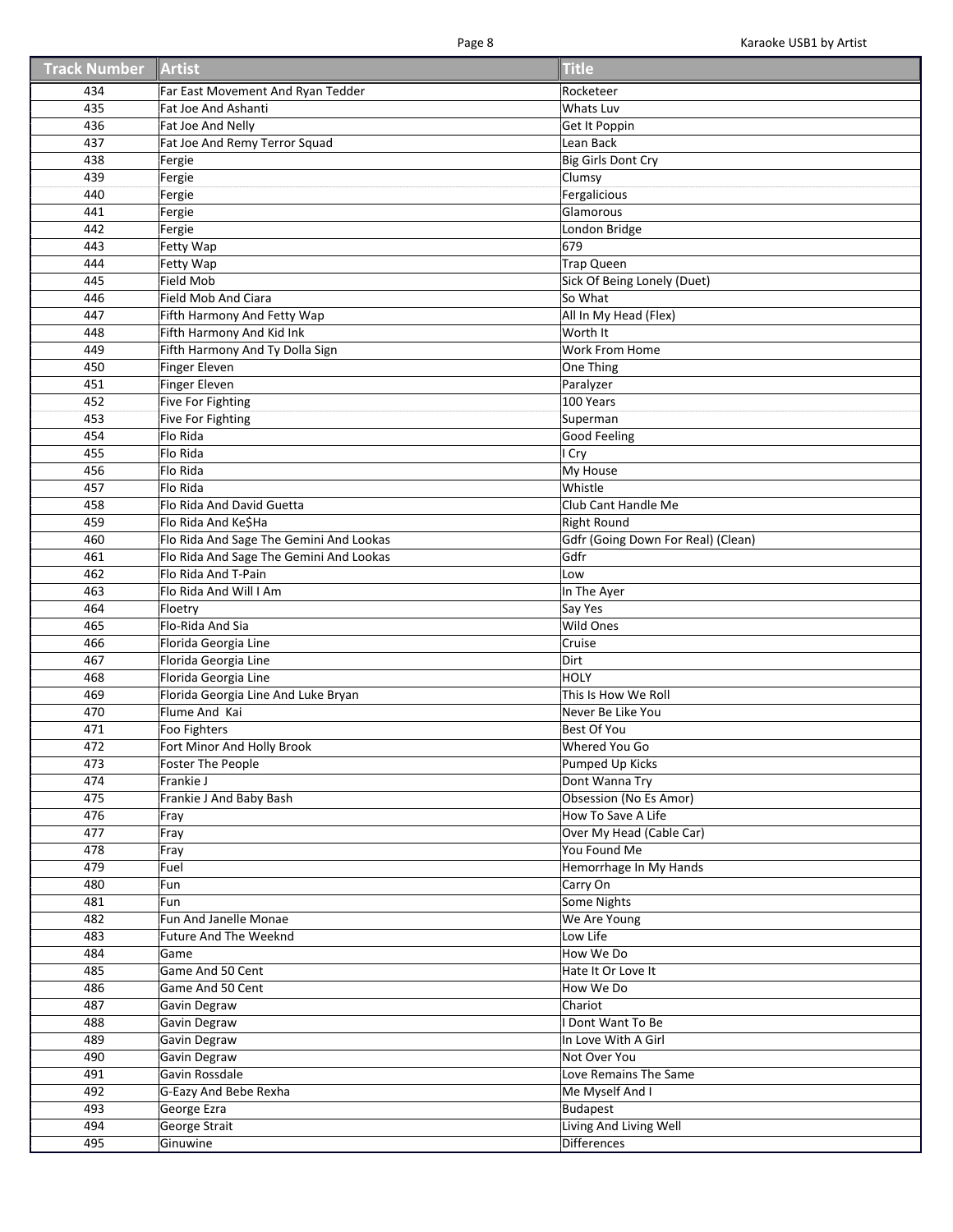| <b>Track Number Artist</b> |                                                           | <b>Title</b>                       |
|----------------------------|-----------------------------------------------------------|------------------------------------|
| 496                        | Ginuwine                                                  | In Those Jeans                     |
| 497                        | <b>Gnarls Barkley</b>                                     | Crazy                              |
| 498                        | Gnash And Olivia Obrien                                   | Hate U I Love U (Clean Version)    |
| 499                        | <b>Gnash And Olivia Obrien</b>                            | <b>Hate UI Love U</b>              |
| 500                        | Goo Goo Dolls                                             | Here Is Gone                       |
| 501                        | Gorillaz                                                  | Feel Good Inc                      |
| 502                        | Gotye And Kimbra                                          | Somebody That I Used To Know       |
| 503                        | Gotye And Kimbra                                          | Somebody That I Used To Know[Duet] |
| 504                        | Green Day                                                 | Boulevard Of Broken Dreams         |
| 505                        | <b>Green Day</b>                                          | Holiday                            |
| 506                        | Green Day                                                 | Wake Me Up When September Ends     |
| 507                        | <b>Gretchen Wilson</b>                                    | Redneck Woman                      |
| 508                        | G-Unit And Joe                                            | Wanna Get To Know You              |
|                            |                                                           | Cool                               |
| 509                        | Gwen Stefani                                              |                                    |
| 510                        | Gwen Stefani                                              | <b>Hollaback Girl</b>              |
| 511                        | Gwen Stefani                                              | <b>Rich Girl</b>                   |
| 512                        | Gwen Stefani                                              | Wind It Up                         |
| 513                        | Gwen Stefani And Akon                                     | The Sweet Escape                   |
| 514                        | Gwen Stefani And Moby                                     | South Side                         |
| 515                        | Gym Class Heroes                                          | Ass Back Home (Clean Ver)          |
| 516                        | Gym Class Heroes                                          | <b>Stereo Hearts</b>               |
| 517                        | Gym Class Heroes And Adam Levine                          | <b>Stereo Hearts</b>               |
| 518                        | <b>Gym Class Heroes And Patrick Stump</b>                 | Cupids Chokehold                   |
| 519                        | Hailee Steinfeld And Grey And Zedd                        | Starving                           |
| 520                        | Havana Brown And Pitbull                                  | We Run The Night                   |
| 521                        | Hellogoodbye                                              | Here (In Your Arms)                |
| 522                        | Hinder                                                    | Better Than Me                     |
| 523                        | Hinder                                                    | Lips Of An Angel                   |
| 524                        | Hoobastank                                                | The Reason                         |
| 525                        | Hot Chelle Rae                                            | Tonight Tonight                    |
| 526                        | Houston And Nate Dogg And I-20 And Chingy                 | I Like That                        |
| 527                        | <b>Howie Day</b>                                          | Collide                            |
| 528                        | Hozier                                                    | Take Me To Church                  |
| 529                        | Hunter Hayes                                              | I Want Crazy                       |
| 530                        | <b>Hunter Hayes</b>                                       | Wanted                             |
| 531                        | I Love Makonnen And Drake                                 | Tuesday (Clean)                    |
| 532                        | Icona Pop And Charli Xcx                                  | I Love It                          |
| 533                        | Idina Menzel                                              | Let It Go                          |
| 534                        | Iggy Azalea And Charli Xcx                                | Fancy                              |
| 535                        | Iggy Azalea And Rita Ora                                  | <b>Black Widow</b>                 |
| 536                        | Imagine Dragons                                           | Demons                             |
| 537                        | Imagine Dragons                                           | Its Time                           |
| 538                        | Imagine Dragons                                           | Radioactive                        |
| 539                        | Inc And Ja Rule And Ashanti And Charli Baltimore And Vita | Down 4 U                           |
| 540                        | Incubus                                                   | Drive                              |
| 541                        | Isley Brothers And Ronald Isley                           | Contagious                         |
| 542                        | lyaz                                                      | Replay                             |
| 543                        | <b>Cole And Miguel</b>                                    | Power Trip                         |
| 544                        | J Holiday                                                 | Bed                                |
| 545                        | J Holiday                                                 | Suffocate                          |
| 546                        | Ja Rule                                                   | Livin It Up                        |
| 547                        | Ja Rule And Ashanti                                       | Always On Time                     |
| 548                        | Ja Rule And Ashanti                                       | Mesmerized (M-F Duet)              |
| 549                        | Ja Rule And Case                                          | Living It Up                       |
| 550                        | Ja Rule, Lil Mo And Vita                                  | Put It On Me                       |
| 551                        | Jadakiss And Anthony Hamilton                             | Why                                |
| 552                        | Jagged Edge                                               | Promise                            |
| 553                        | Jagged Edge                                               | <b>Walked Outta Heaven</b>         |
| 554                        | Jagged Edge And Nelly                                     | Where The Party At                 |
| 555                        | Jaheim And Next                                           | Anything                           |
| 556                        | Jake Owen                                                 | Barefoot Blue Jean Night           |
|                            |                                                           |                                    |
| 557                        | Jake Owen                                                 | Beachin                            |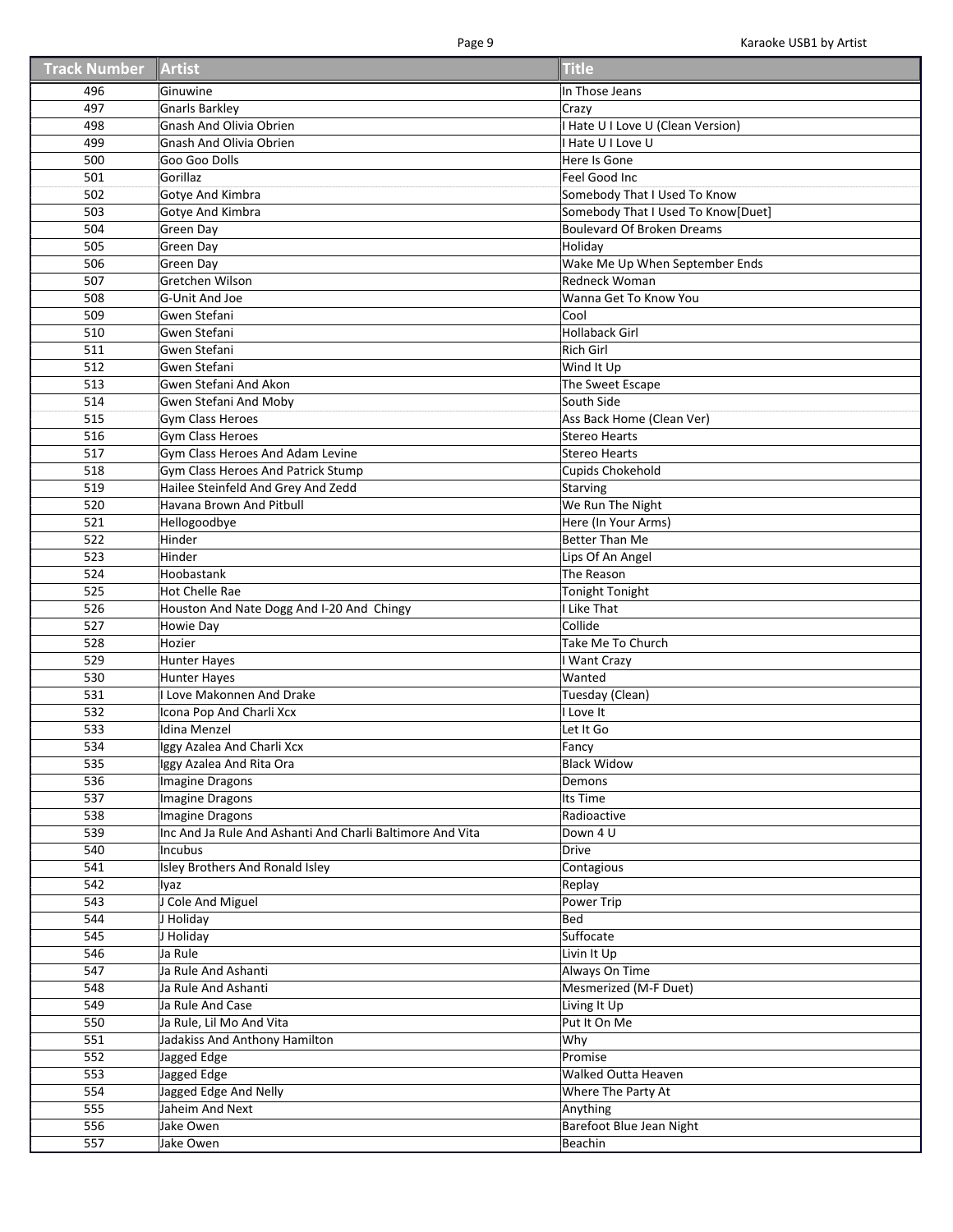| <b>Track Number Artist</b> |                                            | <b>Title</b>                     |
|----------------------------|--------------------------------------------|----------------------------------|
| 558                        | James Bay                                  | Let It Go                        |
| 559                        | James Blunt                                | Your Beautiful                   |
| 560                        | Jamie Foxx And Ludacris                    | Unpredictable                    |
| 561                        | Janet Jackson                              | All For You                      |
| 562                        | Janet Jackson                              | Someone To Call My Lover         |
| 563                        | Jason Aldean                               | <b>Big Green Tractor</b>         |
| 564                        | Jason Aldean                               | <b>Burnin It Down</b>            |
| 565                        | Jason Aldean                               | Dirt Road Anthem                 |
| 566                        | Jason Aldean                               | Fly Over States                  |
| 567                        | Jason Aldean                               | Take A Little Ride               |
| 568                        | Jason Aldean And Kelly Clarkson            | Dont You Wanna Stay              |
| 569                        | Jason Derulo                               | Dont Wanna Go Home               |
| 570                        | Jason Derulo                               | In My Head                       |
| 571                        | Jason Derulo                               | Ridin Solo                       |
| 572                        | Jason Derulo                               | The Other Side                   |
| 573                        | Jason Derulo                               | Trumpets                         |
| 574                        | Jason Derulo                               | Want To Want Me                  |
| 575                        | Jason Derulo                               | Whatcha Say                      |
| 576                        | Jason Derulo And 2 Chainz                  | <b>Talk Dirty</b>                |
| 577                        | Jason Derulo And Snoop Dogg                | Wiggle                           |
| 578                        | Jason Mraz                                 | Wont Give Up                     |
| 579                        | Jason Mraz                                 | Im Yours                         |
| 580                        | Jason Mraz                                 | The Remedy (I Wont Worry)        |
| 581                        | Jay Sean                                   | Do You Remember                  |
| 582                        | Jay Sean And Lil Wayne                     | Down                             |
| 583                        | Jay-Z                                      | Change Clothes                   |
| 584                        | Jay-Z                                      | Dirt Off Your Shoulder           |
| 585                        | Jay-Z                                      | <b>Excuse Me Miss</b>            |
| 586                        | Jay-Z                                      | Just Wanna Love U (Give It 2 Me) |
| 587                        | Jay-Z And Alicia Keys                      | Empire State Of Mind             |
| 588                        | Jay-Z And Beyonce                          | 03 Bonnie And Clyde              |
| 589                        | Jay-Z And Justin Timberlake                | <b>Holy Grail</b>                |
| 590                        | Jay-Z And Mr Husdon                        | Young Forever                    |
| 591                        | Jay-Z And Rihanna And Kanye West           | Run This Town                    |
| 592                        | Jennifer Lawrence                          | The Hanging Tree                 |
| 593                        | Jennifer Lopez                             | Aint It Funny                    |
| 594                        | Jennifer Lopez                             | All I Have                       |
| 595                        | Jennifer Lopez                             | <b>Get Right</b>                 |
| 596                        | Jennifer Lopez                             | Im Gonna Be Alright              |
| 597                        | Jennifer Lopez                             | Jenny From The Block             |
| 598                        | Jennifer Lopez                             | Love Dont Cost A Thing           |
| 599                        | Jennifer Lopez                             | Play                             |
| 600                        | Jennifer Lopez And Ja Rule                 | Im Real                          |
| 601                        | Jennifer Lopez And Jadakiss And Styles     | Jenny From The Block             |
| 602                        | Jennifer Lopez And Ll Cool J               | All I Have                       |
| 603                        | Jennifer Lopez And Nas                     | Im Gonna Be Alright              |
| 604                        | Jennifer Lopez And Pitbull                 | On The Floor                     |
| 605                        | Jeremih                                    | <b>Birthday Sex</b>              |
| 606                        | Jeremih And 50 Cent                        | Down On Me                       |
| 607                        | Jeremih And Yg                             | Dont Tell Em                     |
| 608                        | Jerrod Niemann                             | Lover Lover                      |
| 609                        | Jesse Mccartney                            | <b>Beautiful Soul</b>            |
| 610                        | Jesse Mccartney                            | Leavin                           |
| 611                        | Jessica Andrews                            | Who I Am                         |
| 612                        | Jessica Simpson                            | Irresistible                     |
| 613                        | Jessica Simpson                            | With You                         |
| 614                        | Jessie J                                   | Domino                           |
| 615                        | Jessie J                                   | Price Tag                        |
| 616                        | Jessie J And Ariana Grande And Nicki Minaj | <b>Bang Bang</b>                 |
| 617                        | Jet                                        | Are You Gonna Be My Girl         |
| 618                        | Jewel                                      | Intuition                        |
| 619                        | Jewel                                      | <b>Standing Still</b>            |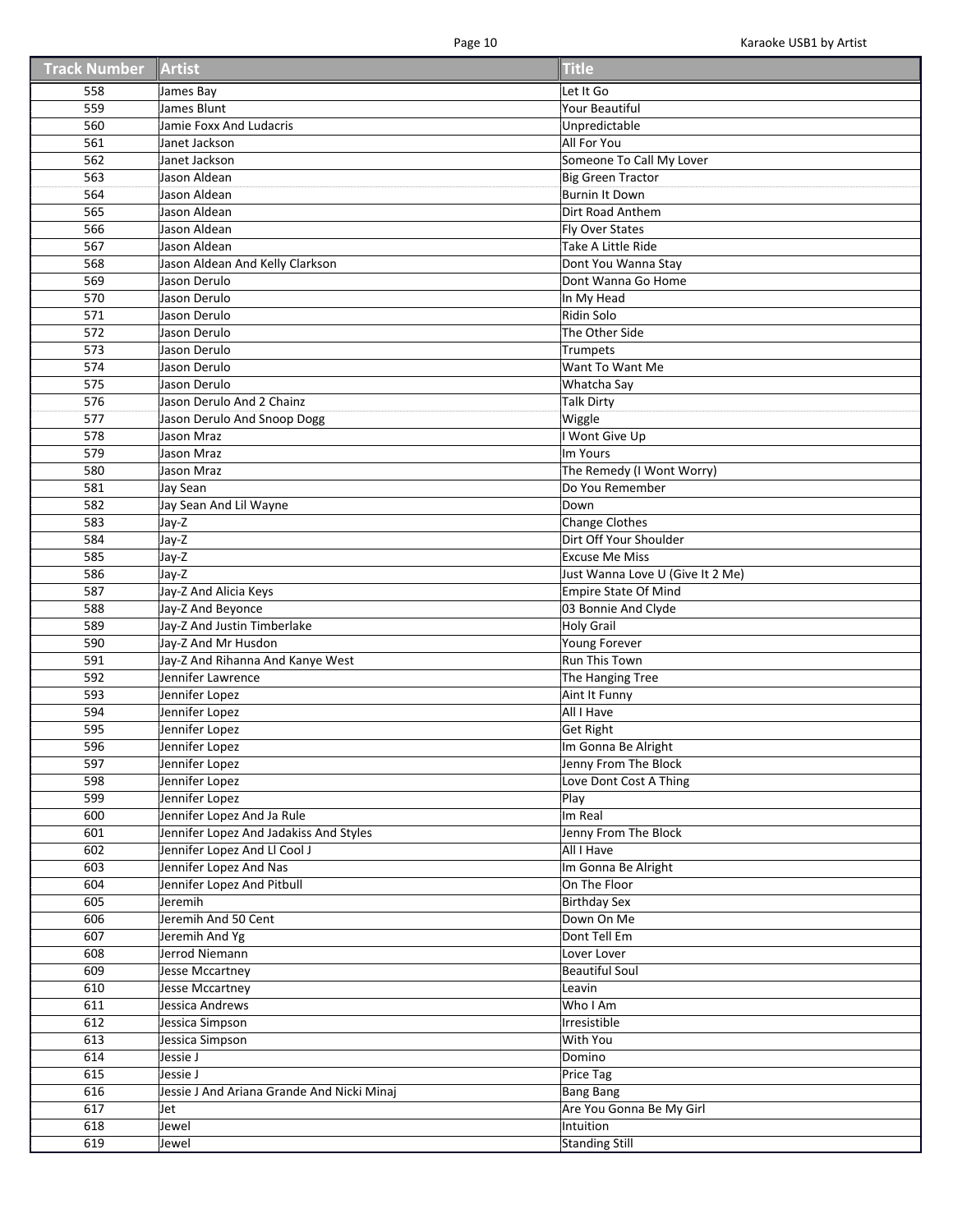| Track Number Artist |                                               | <b>Title</b>                   |
|---------------------|-----------------------------------------------|--------------------------------|
| 620                 | Jibbs                                         | Chain Hang Low                 |
| 621                 | Jimmy Eat World                               | The Middle                     |
| 622                 | J-Kwon                                        | <b>Tipsy</b>                   |
| 623                 | Joe And Mystikal                              | Stutter                        |
| 624                 | John Legend                                   | All Of Me                      |
| 625                 | John Legend                                   | <b>Ordinary People</b>         |
| 626                 | John Legend And Andre 3000                    | Green Light                    |
| 627                 | John Mayer                                    | Daughters                      |
| 628                 | John Mayer                                    | No Such Thing                  |
| 629                 | John Mayer                                    | Say                            |
| 630                 | John Mayer                                    | Waiting On The World To Change |
| 631                 | John Mayer                                    | Your Body Is A Wonderland      |
| 632                 | John Michael Montgomery                       | Letters From Home              |
| 633                 | Jojo                                          | Leave Get Out                  |
| 634                 | olol                                          | Too Little Too Late            |
| 635                 | Jonas Brothers                                | <b>Burnin Up</b>               |
| 636                 | Jordin Sparks                                 | <b>Battlefield</b>             |
| 637                 | Jordin Sparks                                 | No Air                         |
| 638                 | Jordin Sparks                                 | One Step At A Time             |
| 639                 | Jordin Sparks                                 | Tattoo                         |
| 640                 | Jordin Sparks And Chris Brown                 | No Air                         |
| 641                 | Juelz Santana                                 | There It Go                    |
| 642                 | Justin Bieber                                 | As Long As You Love Me         |
| 643                 | Justin Bieber                                 | Boyfriend                      |
|                     |                                               | Love Yourself                  |
| 644<br>645          | Justin Bieber                                 | One Time                       |
|                     | Justin Bieber                                 |                                |
| 646<br>647          | Justin Bieber                                 | Sorry                          |
|                     | Justin Bieber                                 | What Do You Mean               |
| 648                 | Justin Bieber And Ludacris                    | Baby                           |
| 649                 | Justin Bieber And Nicki Minaj                 | Beauty And A Beat              |
| 650                 | Justin Timberlake                             | Cant Stop The Feeling          |
| 651                 | Justin Timberlake                             | Cry Me A River                 |
| 652                 | Justin Timberlake                             | Like I Love You                |
| 653<br>654          | Justin Timberlake                             | Lovestoned                     |
| 655                 | Justin Timberlake<br><b>Justin Timberlake</b> | Mirrors                        |
|                     | <b>Justin Timberlake</b>                      | My Love<br>Not A Bad Thing     |
| 656                 |                                               | Rock Your Body                 |
| 657                 | Justin Timberlake                             |                                |
| 658                 | Justin Timberlake                             | SexyBack                       |
| 659                 | Justin Timberlake                             | What Goes Around               |
| 660                 | Justin Timberlake And Jay-Z                   | <b>Suit And Tie</b>            |
| 661                 | Juvenile And Soulja Slim                      | Slow Motion                    |
| 662                 | Kanye West                                    | All Falls Down                 |
| 663                 | Kanye West                                    | <b>Flashing Lights</b>         |
| 664                 | Kanye West                                    | <b>Gold Digger</b>             |
| 665                 | Kanye West                                    | <b>Heartless</b>               |
| 666                 | Kanye West                                    | Jesus Walks                    |
| 667                 | Kanye West                                    | Love Lockdown                  |
| 668                 | Kanye West                                    | Stronger                       |
| 669                 | Kanye West And Jamie Foxx                     | <b>Gold Digger</b>             |
| 670                 | <b>Katy Perry</b>                             | Birthday                       |
| 671                 | <b>Katy Perry</b>                             | California Gurls               |
| 672                 | <b>Katy Perry</b>                             | Dark Horse                     |
| 673                 | Katy Perry                                    | ET                             |
| 674                 | <b>Katy Perry</b>                             | Firework                       |
| 675                 | <b>Katy Perry</b>                             | Hot N Cold                     |
| 676                 | <b>Katy Perry</b>                             | I Kissed A Girl                |
| 677                 | <b>Katy Perry</b>                             | Last Friday Night (TGIF)       |
| 678                 | <b>Katy Perry</b>                             | Part Of Me                     |
| 679                 | <b>Katy Perry</b>                             | Roar                           |
| 680                 | Katy Perry                                    | <b>Teenage Dream</b>           |
| 681                 | <b>Katy Perry</b>                             | The One That Got Away          |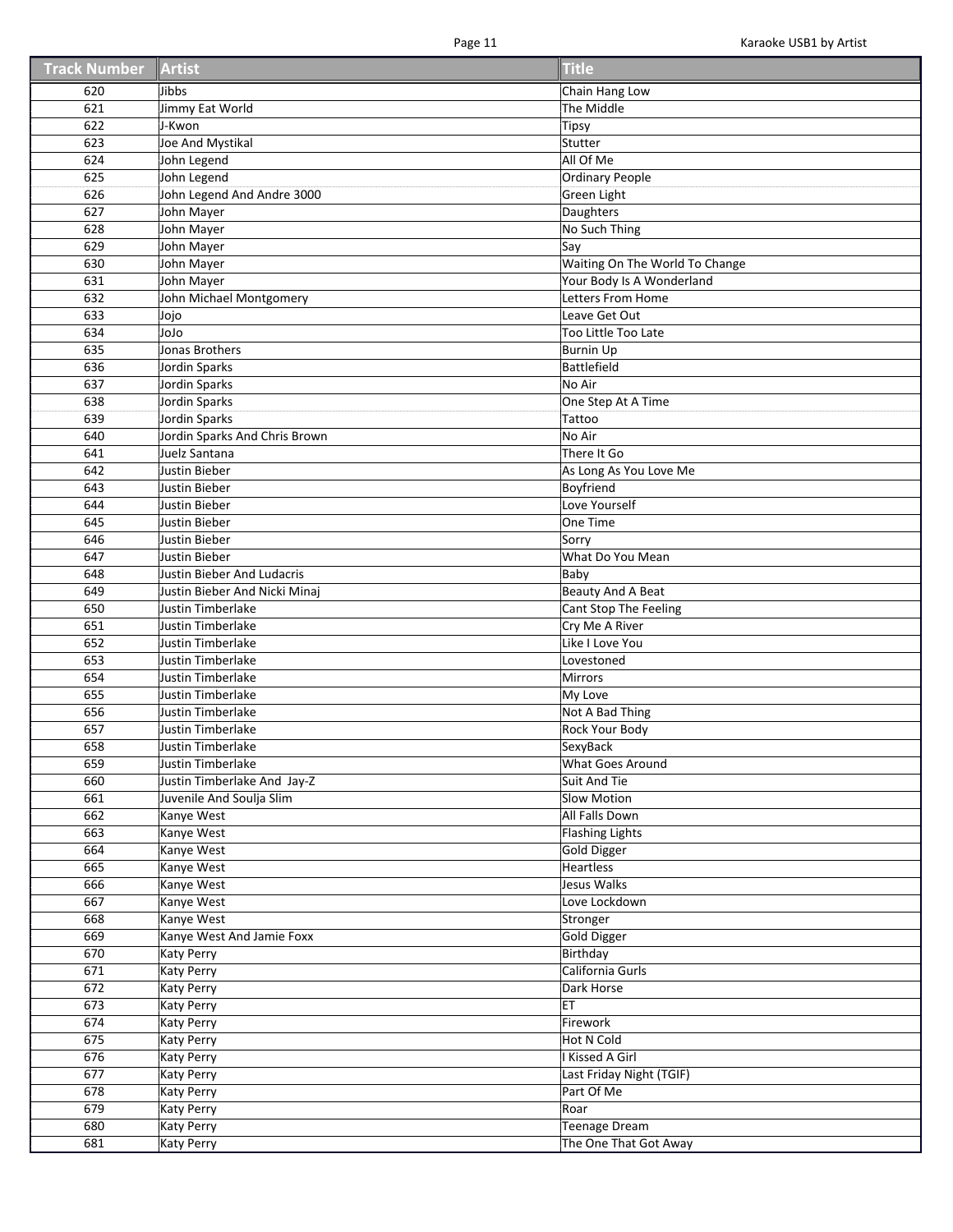| <b>Track Number</b> | Artist                                              | <b>Title</b>                    |
|---------------------|-----------------------------------------------------|---------------------------------|
| 682                 | Katy Perry                                          | <b>Waking Up In Vegas</b>       |
| 683                 | <b>Katy Perry</b>                                   | Wide Awake                      |
| 684                 | K-Ci And JoJo                                       | Crazy                           |
| 685                 | <b>Ke\$ha</b>                                       | <b>Blah Blah Blah</b>           |
| 686                 | <b>Ke\$ha</b>                                       | Blow                            |
| 687                 | <b>Ke\$ha</b>                                       | Die Young                       |
| 688                 | Ke\$ha                                              | Take It Off                     |
| 689                 | Ke\$ha                                              | <b>Tik Tok</b>                  |
| 690                 | Ke\$ha                                              | We R Who We R                   |
| 691                 | Ke\$ha                                              | Your Love Is My Drug            |
| 692                 | Keith Urban                                         | Youll Think Of Me               |
| 693                 | Kelis                                               | Milkshake                       |
| 694                 | Kelis And Too Short                                 | Bossy                           |
| 695                 | Kelly Clarkson                                      | A Moment Like This              |
| 696                 | <b>Kelly Clarkson</b>                               | <b>Already Gone</b>             |
| 697                 | <b>Kelly Clarkson</b>                               | <b>Because Of You</b>           |
| 698                 | <b>Kelly Clarkson</b>                               | Behind These Hazel Eyes         |
| 699                 | <b>Kelly Clarkson</b>                               | Breakaway                       |
| 700                 | Kelly Clarkson                                      | Catch My Breath                 |
| 701                 | Kelly Clarkson                                      | <b>Heartbeat Song</b>           |
| 702                 | <b>Kelly Clarkson</b>                               | Do Not Hook Up                  |
| 703                 | <b>Kelly Clarkson</b>                               | Miss Independent                |
| 704                 | <b>Kelly Clarkson</b>                               | My Life Would Suck Without You  |
| 705                 | <b>Kelly Clarkson</b>                               | Never Again                     |
| 706                 | Kelly Clarkson                                      | Since Youve Been Gone           |
| 707                 | Kelly Clarkson                                      |                                 |
| 708                 | Kelly Clarkson                                      | Stronger<br>Walk Away           |
| 709                 | Kendrick Lamar                                      | <b>Swimming Pools (Drank)</b>   |
| 710                 | Kenny Chesney                                       | American Kids                   |
| 711                 | Kenny Chesney                                       | Dont Happen Twice               |
| 712                 | <b>Kenny Chesney</b>                                | I Go Back                       |
| 713                 | Kenny Chesney                                       | No Shoes No Shirt No Problems   |
| 714                 | Kenny Chesney                                       | The Good Stuff                  |
| 715                 | Kenny Chesney                                       | When The Sun Goes Down          |
| 716                 | Kenny Chesney f Grace Potter                        | You And Tequila                 |
| 717                 | Kent Jones                                          | Dont Mind                       |
| 718                 | Keri Hilson                                         | Pretty Girl Rock                |
| 719                 | Kevin Lyttle                                        | Turn Me On (Duet)               |
| 720                 | Kevin Lyttle                                        | Turn Me On                      |
| 721                 | Kevin Rudolf                                        | Let It Rock                     |
| 722                 | Kevin Rudolf And Birdman And Jay Sean And Lil Wayne | I Made It (Cash Money Heroes)   |
| 723                 | Keyshia Cole                                        | Heaven Sent                     |
| 724                 | Keyshia Cole                                        | I Remember                      |
| 725                 | Keyshia Cole                                        | Love                            |
| 726                 | Kid Cudi vs Crookers                                | Day N Nite                      |
| 727                 | Kid Rock                                            | All Summer Long                 |
| 728                 | Kid Rock And Sheryl Crow                            | Picture (Duet)                  |
| 729                 | Kiiara                                              | Gold                            |
| 730                 | Killers                                             | Mr Brightside                   |
| 731                 | Kings Of Leon                                       | Use Somebody                    |
| 732                 | Kip Moore                                           | Somethin Bout A Truck           |
| 733                 | Kongos                                              | Come With Me Now                |
| 734                 | Kris Allen                                          | Live Like Were Dying            |
| 735                 | <b>KT Tunstall</b>                                  | Black Horse And The Cherry Tree |
| 736                 | Kylie Minogue                                       | Cant Get You Out Of My Head     |
| 737                 | La Roux                                             | Bulletproof                     |
| 738                 | Lady Antebellum                                     | American Honey                  |
| 739                 | Lady Antebellum                                     | Bartender                       |
| 740                 | Lady Antebellum                                     | I Run To You (Duet)             |
| 741                 | Lady Antebellum                                     | <b>Run To You</b>               |
| 742                 | Lady Antebellum                                     | Just A Kiss                     |
|                     |                                                     |                                 |
| 743                 | Lady Antebellum                                     | <b>Need You Now</b>             |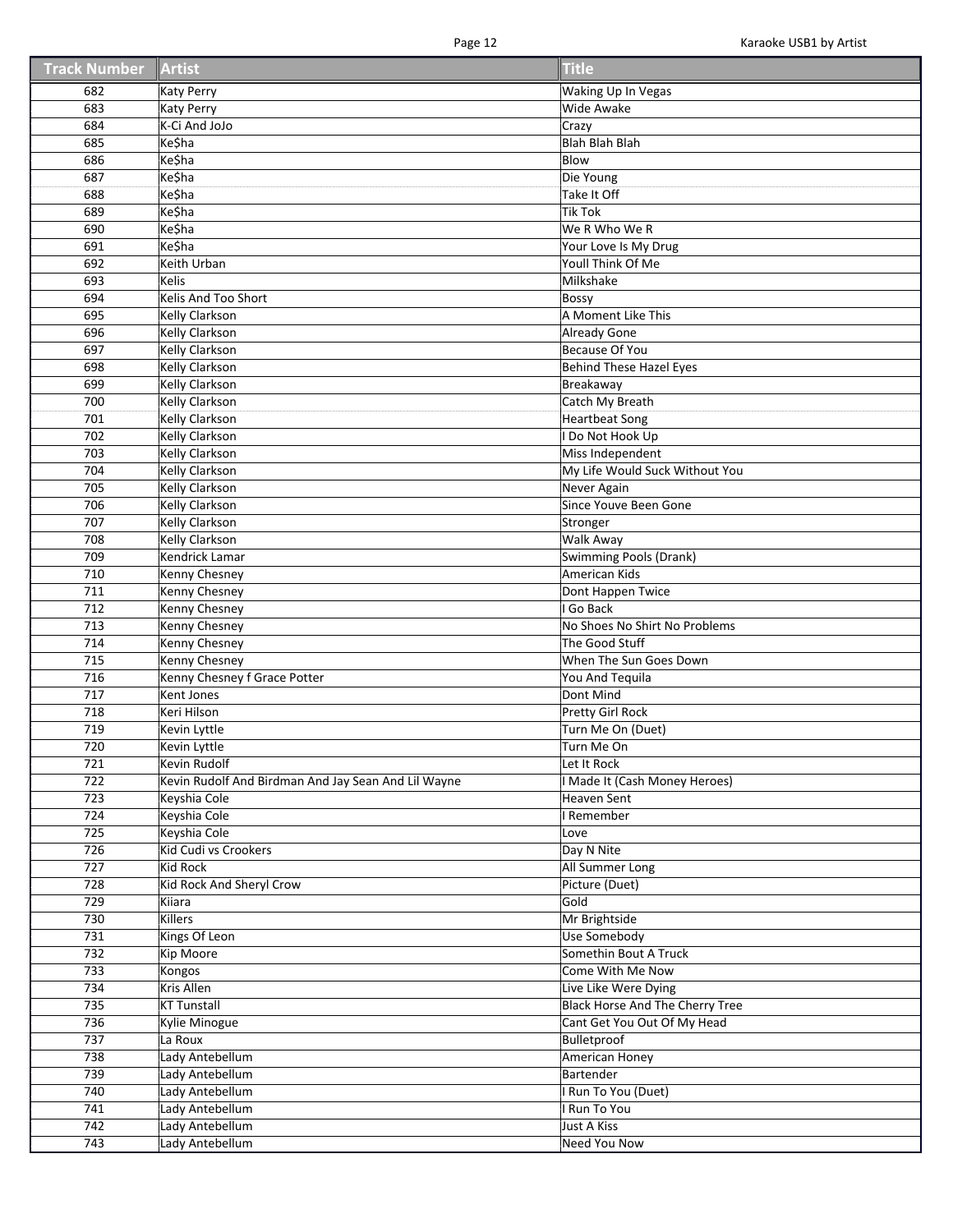| <b>Track Number</b> | Artist                                                    | <b>Title</b>              |
|---------------------|-----------------------------------------------------------|---------------------------|
| 744                 | Lady Gaga                                                 | Alejandro                 |
| 745                 | Lady Gaga                                                 | Applause                  |
| 746                 | Lady Gaga                                                 | <b>Bad Romance</b>        |
| 747                 | Lady Gaga                                                 | Born This Way             |
| 748                 | Lady Gaga                                                 | Just Dance (Duet)         |
| 749                 | Lady Gaga                                                 | <b>Just Dance</b>         |
| 750                 | Lady Gaga                                                 | LoveGame                  |
| 751                 | Lady Gaga                                                 | Paparazzi                 |
| 752                 | Lady Gaga                                                 | Poker Face                |
| 753                 | Lady Gaga                                                 | The Edge Of Glory         |
| 754                 |                                                           | You And I                 |
|                     | Lady Gaga                                                 |                           |
| 755                 | Lady Gaga And Beyonce                                     | Telephone                 |
| 756                 | Lady Gaga And R Kelly                                     | Do What U Want            |
| 757                 | Lana Del Rey                                              | Summertime Sadness        |
| 758                 | LeAnn Rimes                                               | Cant Fight The Moonlight  |
| 759                 | Lee Ann Womack And Sons Of The Desert                     | Hope You Dance            |
| 760                 | Lee Brice                                                 | Hard To Love              |
| 761                 | Lee Brice                                                 | Dont Dance                |
| 762                 | Lenny Kravitz                                             | Again                     |
| 763                 | Leona Lewis                                               | Better In Time            |
| 764                 | Leona Lewis                                               | <b>Bleeding Love</b>      |
| 765                 | Lifehouse                                                 | First Time                |
| 766                 | Lifehouse                                                 | Hanging By A Moment       |
| 767                 | Lifehouse                                                 | You And Me                |
| 768                 | Lil Flip And Lea                                          | Sunshine                  |
| 769                 | Lil Jon And The Eastside Boys And Ying Yang Twins         | <b>Get Low</b>            |
| 770                 | Lil Kim And 50 Cent                                       | <b>Magic Stick</b>        |
| 771                 | Lil Kim And Mr Cheeks                                     | The Jump Off              |
| 772                 | Lil Mo                                                    | Superwoman                |
| 773                 | Lil Romeo                                                 | My Baby                   |
| 774                 | Lil Wayne                                                 | A Milli                   |
| 775                 | Lil Wayne                                                 | Lollipop                  |
| 776                 | Lil Wayne And Bobby Valentino                             | Mrs Officer               |
| 777                 | Lil Wayne And Drake                                       | Believe Me (Explicit)     |
| 778                 | Lil Wayne And T-Pain                                      | <b>Got Money</b>          |
| 779                 | Lil Wayne Wiz Khalifa And Imagine Dragons with Logic Ty » | Sucker For Pain           |
| 780                 | Linkin Park                                               | <b>Breaking The Habit</b> |
| 781                 | Linkin Park                                               | Burn It Down              |
|                     |                                                           |                           |
| 782                 | Linkin Park                                               | In The End                |
| 783                 | Linkin Park                                               | New Divide                |
| 784                 | Linkin Park                                               | Numb                      |
| 785                 | Linkin Park                                               | What Ive Done             |
| 786                 | Linkin Park And Jay-Z                                     | Numb Encore               |
| 787                 | Little Big Town                                           | Girl Crush                |
| 788                 | Little Big Town                                           | Pontoon                   |
| 789                 | LL Cool J                                                 | Headsprung                |
| 790                 | LL Cool J                                                 | Luv U Better              |
| 791                 | Lloyd And Ashanti                                         | Southside                 |
| 792                 | <b>Lloyd Banks</b>                                        | On Fire                   |
| 793                 | <b>LMFAO</b>                                              | Party Rock Anthem         |
| 794                 | <b>LMFAO</b>                                              | Sexy And I Know It        |
| 795                 | Lonestar                                                  | Im Already There          |
| 796                 | Lonestar                                                  | My Front Porch Looking In |
| 797                 | Lorde                                                     | Royals                    |
| 798                 | Lorde                                                     | Team                      |
| 799                 | Los Lonely Boys                                           | Heaven                    |
| 800                 | Ludacris                                                  | Get Back                  |
| 801                 | Ludacris                                                  | Number One Spot           |
| 802                 | Ludacris                                                  | Pimpin All Over The World |
| 803                 | Ludacris                                                  | Roll Out (My Business)    |
| 804                 | Ludacris                                                  | Splash Waterfalls         |
| 805                 | <b>Ludacris And Pharrell</b>                              | <b>Money Maker</b>        |
|                     |                                                           |                           |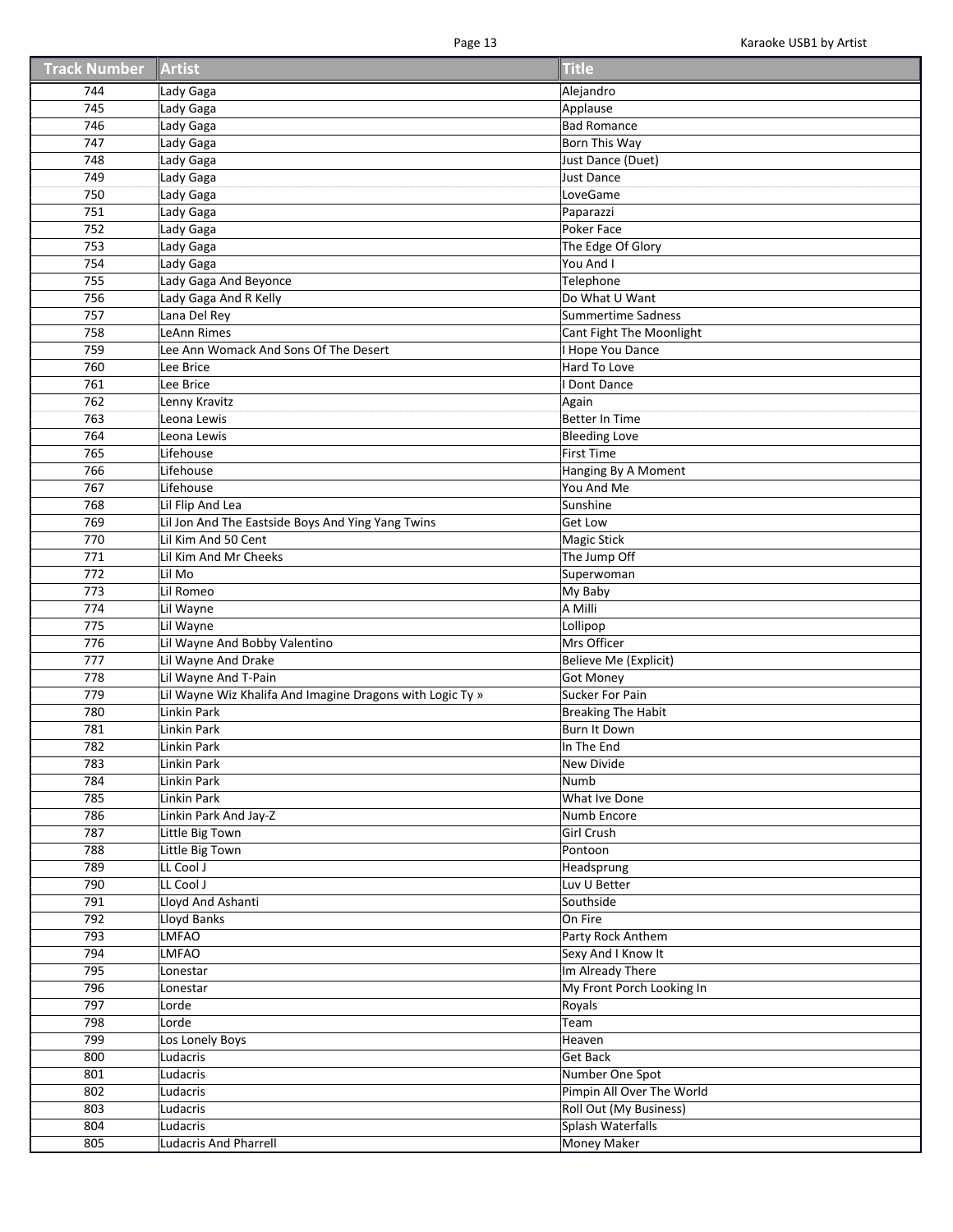| <b>Track Number Artist</b> |                                                                 | <b>Title</b>                      |
|----------------------------|-----------------------------------------------------------------|-----------------------------------|
| 806                        | <b>Ludacris And Pharrell</b>                                    | Southern Hospitality              |
| 807                        | <b>Ludacris And Shawnna</b>                                     | <b>Stand Up</b>                   |
| 808                        | Lukas Graham                                                    | 7 Years                           |
| 809                        | Luke Bryan                                                      | Country Girl Shake it for Me      |
| 810                        | Luke Bryan                                                      | Crash My Party                    |
| 811                        | Luke Bryan                                                      | Drunk On You                      |
| 812                        | Luke Bryan                                                      | Dont Want This Night To End       |
| 813                        | Luke Bryan                                                      | Kick the Dust Up                  |
| 814                        | Luke Bryan                                                      | Play It Again                     |
| 815                        | Luke Bryan                                                      | Thats My Kind of Night            |
| 816                        | Lumidee                                                         | Never Leave You (Uh Oooh Uh Oooh) |
| 817                        | Lumineers                                                       | Ho Hey                            |
| 818                        | Lupe Fiasco                                                     | Superstar                         |
| 819                        | Macklemore And Ryan Lewis And Eric Nally                        | Downtown {Explicit}               |
| 820                        | Macklemore And Ryan Lewis And Mary Lambert                      | Same Love                         |
| 821                        | Macklemore And Ryan Lewis And Ray Dalton                        | Cant Hold Us                      |
| 822                        | Macklemore And Ryan Lewis And Schoolboy Q And Hollis            | White Walls                       |
| 823                        | Macklemore And Ryan Lewis And Wanz                              | Thrift Shop (Clean)               |
| 824                        | Macklemore And Ryan Lewis And Wanz                              | <b>Thrift Shop</b>                |
| 825                        | Madonna                                                         | Dont Tell Me                      |
| 826                        | Madonna                                                         |                                   |
| 827                        |                                                                 | Hung Up<br>4 Minutes              |
|                            | Madonna And Justin Timberlake                                   | Rude                              |
| 828                        | Magic                                                           |                                   |
| 829                        | Major Lazer And DJ Snake And MO                                 | Lean On                           |
| 830                        | Major Lazer And Justin Bieber And MO                            | Cold Water                        |
| 831                        | Mariah Carey                                                    | <b>Beautiful</b>                  |
| 832                        | Mariah Carey                                                    | Dont Forget About Us              |
| 833                        | Mariah Carey                                                    | Its Like That                     |
| 834<br>835                 | Mariah Carey                                                    | Loverboy<br>Obsessed              |
| 836                        | Mariah Carey                                                    | Shake It Off                      |
| 837                        | <b>Mariah Carey</b>                                             |                                   |
|                            | Mariah Carey                                                    | Touch My Body                     |
| 838                        | Mariah Carey                                                    | We Belong Together                |
| 839<br>840                 | Mariah Carey And Cameo                                          | Loverboy<br>#Beautiful            |
| 841                        | Mariah Carey And Miguel<br>Mario                                | Just A Friend 2002                |
| 842                        | Mario                                                           | Let Me Love You                   |
| 843                        | Mario And Gucci Mane And Sean Garrett                           | <b>Break Up</b>                   |
| 844                        | <b>Mario Winans</b>                                             | I Dont Wanna Know                 |
| 845                        |                                                                 | I Dont Wanna Know                 |
| 846                        | Mario Winans And Enya And P Diddy<br>Mark Ronson And Bruno Mars | <b>Uptown Funk</b>                |
| 847                        | Mark Wills                                                      | 19 Something                      |
| 848                        | Maroon 5                                                        | Animals                           |
| 849                        | Maroon 5                                                        | Daylight                          |
| 850                        | Maroon 5                                                        | Love Somebody                     |
| 851                        | Maroon 5                                                        | Makes Me Wonder                   |
| 852                        | Maroon 5                                                        | Maps                              |
| 853                        | Maroon 5                                                        | Misery                            |
| 854                        | Maroon 5                                                        | One More Night                    |
| 855                        | Maroon 5                                                        | She Will Be Loved                 |
|                            |                                                                 |                                   |
| 856                        | Maroon 5                                                        | Sugar                             |
| 857                        | Maroon 5                                                        | This Love                         |
| 858                        | Maroon 5 And Christina Aguilera                                 | Moves Like Jagger                 |
| 859                        | Maroon 5 And Wiz Khalifa                                        | Payphone                          |
| 860                        | Mary J Blige                                                    | Be Without You                    |
| 861                        | Mary J Blige                                                    | <b>Family Affair</b>              |
| 862                        | Mary J Blige                                                    | <b>Just Fine</b>                  |
| 863                        | Mary J Blige                                                    | No More Drama                     |
| 864                        | Mary J Blige And Ja Rule                                        | Rainy Dayz                        |
| 865                        | Matchbox Twenty                                                 | If Youre Gone                     |
| 866                        | Matchbox Twenty                                                 | Unwell                            |
| 867                        | Meek Mill And Nicki Minaj And Chris Brown                       | All Eyes On You                   |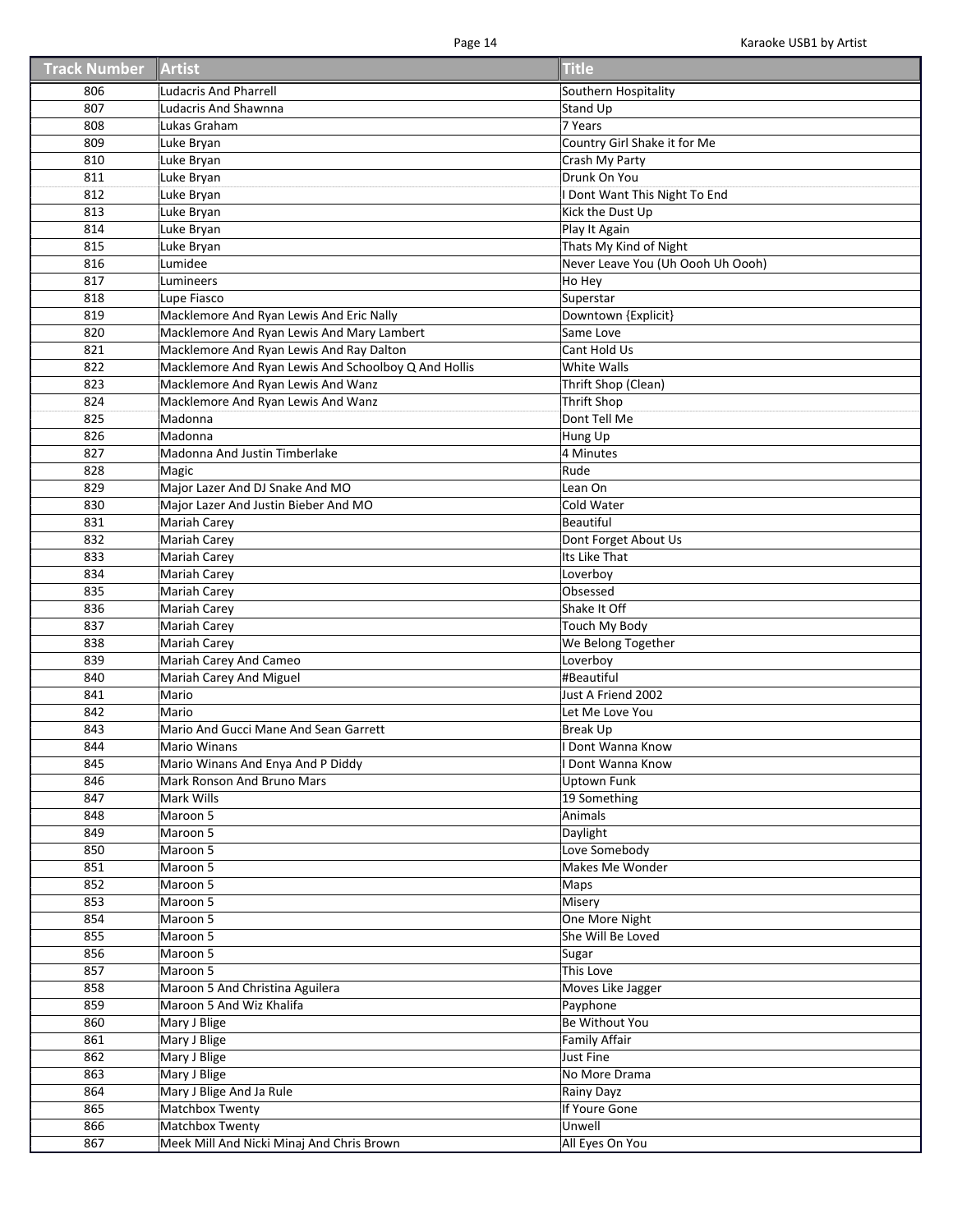| Track Number Artist |                                              | <b>Title</b>                        |
|---------------------|----------------------------------------------|-------------------------------------|
| 868                 | <b>Meghan Trainor</b>                        | All About That Bass                 |
| 869                 | <b>Meghan Trainor</b>                        | Dear Future Husband                 |
| 870                 | <b>Meghan Trainor</b>                        | Lips Are Movin                      |
| 871                 | Meghan Trainor                               | Me Too                              |
| 872                 | <b>Meghan Trainor</b>                        | <b>No</b>                           |
| 873                 | Meghan Trainor And John Legend               | Like Im Gonna Lose You              |
| 874                 | <b>Metro Station</b>                         | Shake It                            |
| 875                 | MIA                                          | Paper Planes                        |
| 876                 | Michael Buble                                | Havent Met You Yet                  |
| 877                 | Michael Franti And Spearhead                 | Say Hey (I Love You)                |
| 878                 | Michael Jackson                              | Butterflies                         |
| 879                 | Michael Jackson And Justin Timberlake        | Love Never Felt So Good             |
| 880                 | Michelle Branch                              | All You Wanted                      |
| 881                 | Michelle Branch                              | Are You Happy Now                   |
| 882                 | Miguel                                       | Adorn                               |
| 883                 | Miguel                                       | <b>Sure Thing</b>                   |
| 884                 | Mike Jones                                   | <b>Back Then</b>                    |
| 885                 | <b>Mike Posner</b>                           | Cooler Than Me                      |
| 886                 | <b>Mike Posner</b>                           | I Took A Pill In Ibiza (SeeB Remix) |
| 887                 | Mike Posner                                  | Please Dont Go                      |
| 888                 |                                              | 7 Things                            |
| 889                 | Miley Cyrus                                  | Adore You                           |
|                     | Miley Cyrus                                  |                                     |
| 890<br>891          | Miley Cyrus                                  | Party In The USA                    |
|                     | Miley Cyrus                                  | See You Again                       |
| 892                 | Miley Cyrus                                  | The Climb                           |
| 893                 | <b>Miley Cyrus</b>                           | We Cant Stop                        |
| 894<br>895          | <b>Miley Cyrus</b><br><b>Mims</b>            | <b>Wrecking Ball</b>                |
|                     |                                              | This Is Why Im Hot                  |
| 896                 | Miranda Lambert                              | Mamas Broken Heart                  |
| 897                 | Miranda Lambert                              | The House That Built Me             |
| 898<br>899          | Miranda Lambert And Carrie Underwood         | Something Bad<br>Get Ur Freak On    |
| 900                 | <b>Missy Elliott</b>                         | Lose Control                        |
|                     | <b>Missy Elliott</b>                         |                                     |
| 901<br>902          | <b>Missy Elliott</b><br><b>Missy Elliott</b> | One Minute Man<br>Work It           |
| 903                 | Missy Elliott And Ludacris                   | <b>Gossip Folks</b>                 |
| 904                 | <b>Mkto</b>                                  | Classic                             |
| 905                 | Monica                                       | So Gone                             |
| 906                 | Mr Cheeks                                    | <b>Lights Camera Action</b>         |
|                     |                                              |                                     |
| 907<br>908          | Mr Probz<br><b>Mumford And Sons</b>          | Waves<br>I Will Wait                |
| 909                 | Musiq                                        | HalfCrazy                           |
| 910                 | <b>Musiq Soulchild</b>                       | Love                                |
| 911                 | My Chemical Romance                          | Welcome To The Black Parade         |
| 912                 | Mya                                          | Case Of The Ex (Whatcha Gonna Do)   |
| 913                 | Mya                                          | My Love Is Like Wo                  |
| 914                 | N Sync                                       | Gone                                |
| 915                 | N Sync                                       | This I Promise You                  |
| 916                 | N Sync And Nelly                             | Girlfriend (Duet Version)           |
| 917                 | N Sync And Nelly                             | Girlfriend                          |
|                     | Nas                                          | I Can                               |
| 918<br>919          | Nas And Qbs Finest                           |                                     |
|                     |                                              | Oochie Wally                        |
| 920                 | Natalie                                      | Goin Crazy                          |
| 921                 | Natalie la Rose And Jeremih                  | Somebody                            |
| 922                 | Natasha Bedingfield                          | Pocketful Of Sunshine               |
| 923                 | Natasha Bedingfield                          | These Words                         |
| 924                 | Natasha Bedingfield                          | Unwritten                           |
| 925                 | Natasha Bedingfield And Sean Kingston        | Love Like This                      |
| 926                 | Naughty Boy And Sam Smith                    | La La La                            |
| 927                 | Ne Yo                                        | Closer                              |
| 928                 | Ne Yo                                        | Let Me Love You                     |
| 929                 | Ne Yo                                        | Miss Independent                    |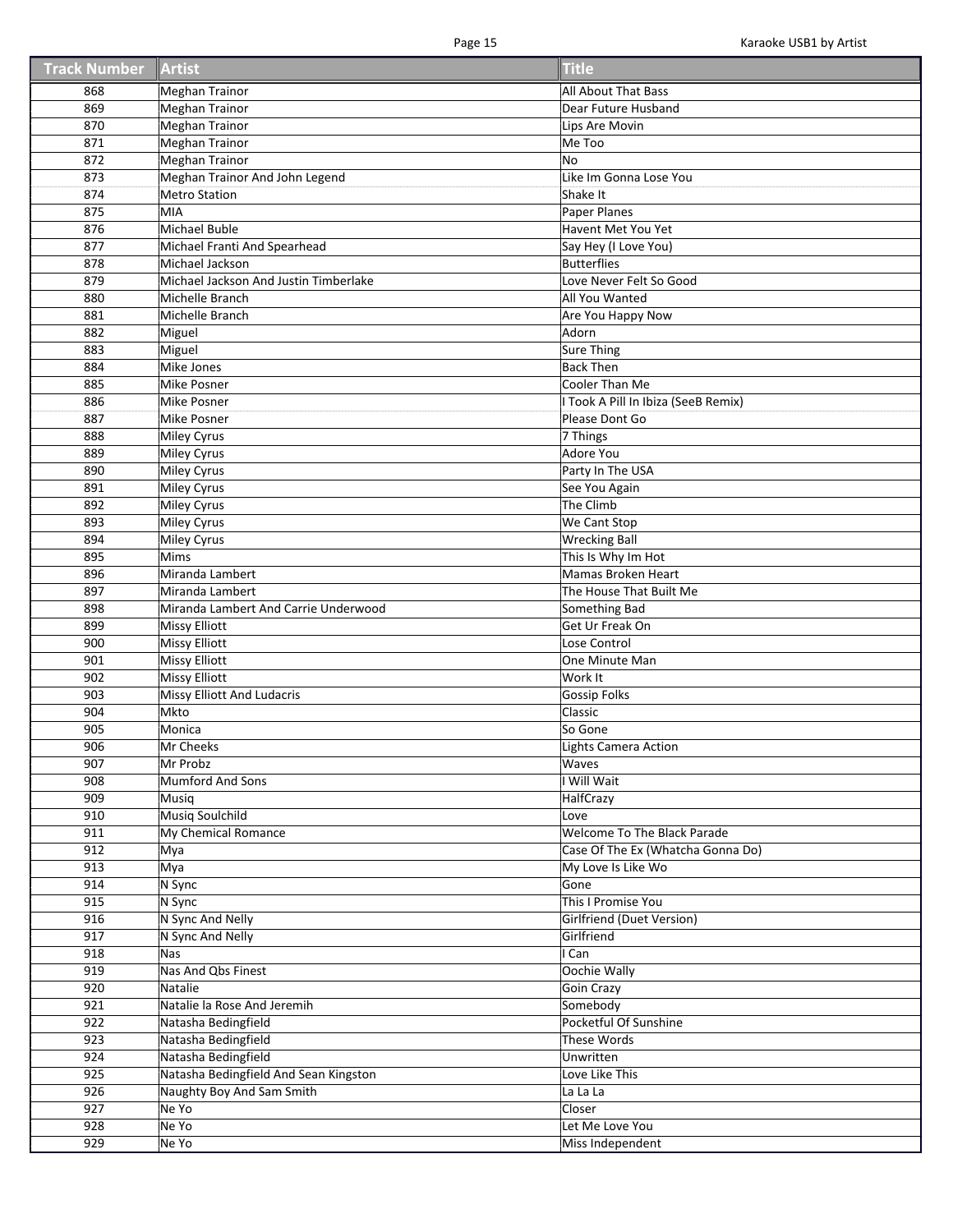| <b>Track Number Artist</b> |                                        | <b>Title</b>                    |
|----------------------------|----------------------------------------|---------------------------------|
| 930                        | Ne Yo                                  | Sexy Love                       |
| 931                        | Ne Yo                                  | So Sick                         |
| 932                        | Ne Yo                                  | When Youre Mad                  |
| 933                        | Ne Yo And Juicy J                      | She Knows                       |
| 934                        | <b>Nelly</b>                           | Air Force Ones                  |
| 935                        | <b>Nelly</b>                           | Dilemma                         |
| 936                        | <b>Nelly</b>                           | EI                              |
| 937                        | <b>Nelly</b>                           | Grillz                          |
| 938                        | <b>Nelly</b>                           | Hot In Herre                    |
| 939                        | <b>Nelly</b>                           | <b>Just A Dream</b>             |
| 940                        | <b>Nelly</b>                           | Ride With Me                    |
| 941                        | <b>Nelly And City Spud</b>             | Ride Wit Me                     |
| 942                        | <b>Nelly And Jaheim</b>                | My Place                        |
| 943                        | Nelly And Kelly Rowland                | Dilemma                         |
| 944                        | Nelly And P Diddy And Murphy Lee       | Shake Ya Tailfeather            |
| 945                        | <b>Nelly And Paul Wall</b>             | Grillz                          |
| 946                        | <b>Nelly And Tim McGraw</b>            | Over And Over (Duet)            |
| 947                        | Nelly And Tim McGraw                   | Over And Over                   |
| 948                        | <b>Nelly Furtado</b>                   | Im Like A Bird                  |
| 949                        | Nelly Furtado                          | Say It Right                    |
| 950                        | <b>Nelly Furtado</b>                   | Turn Off The Light              |
| 951                        | Nelly Furtado And Timbaland            | Promiscuous                     |
| 952                        | <b>Neon Trees</b>                      | Animal                          |
| 953                        | <b>Neon Trees</b>                      | <b>Everybody Talks</b>          |
| 954                        | Ne-Yo                                  | Because Of You                  |
| 955                        | Nick Cannon And R Kelly                | Gigolo                          |
| 956                        | Nick Jonas                             | Chains                          |
| 957                        | Nick Jonas                             | Jealous (Clean)                 |
| 958                        | Nick Jonas                             | Jealous                         |
| 959                        | Nick Jonas And Tove Lo                 | Close                           |
| 960                        | Nick Lachey                            | Whats Left Of Me                |
| 961                        | Nickelback                             | Far Away                        |
| 962                        | Nickelback                             | Gotta Be Somebody               |
| 963                        | Nickelback                             | How You Remind Me               |
| 964                        | Nickelback                             | If Everyone Cared               |
| 965                        | Nickelback                             | If Today Was Your Last Day      |
| 966                        | Nickelback                             | Photograph                      |
| 967                        | Nickelback                             | Rockstar                        |
| 968                        | Nickelback                             | Savin Me                        |
| 969                        | Nickelback                             | Someday                         |
| 970                        | Nicki Minaj                            | Anaconda                        |
| 971                        | Nicki Minaj                            | Pound The Alarm                 |
| 972                        | Nicki Minaj                            | Starships                       |
| 973                        | Nicki Minaj                            | Super Bass (Clean Version)      |
| 974                        | Nicki Minaj                            | Super Bass                      |
| 975                        | Nicki Minaj And Drake                  | Moment 4 Life (Clean)           |
| 976                        | Nicki Minaj And Drake And Lil Wayne    | <b>Truffle Butter</b>           |
| 977                        | Nico And Vinz                          | Am I Wrong                      |
| 978                        | Nina Sky And Jabba                     | Move Ya Body                    |
| 979                        | Nivea And Jagged Edge                  | Dont Mess With My Man           |
| 980                        | No Doubt                               | Hella Good                      |
| 981                        | No Doubt                               | <b>Hey Baby</b>                 |
| 982                        | No Doubt                               | Its My Life                     |
| 983                        | No Doubt                               | Underneath It All               |
| 984                        | No Doubt And Bounty Killer             | <b>Hey Baby</b>                 |
| 985                        | No Doubt And Lady Saw                  | Underneath It All               |
| 986                        | Norah Jones                            | Dont Know Why                   |
| 987                        | <b>NORE</b>                            | Nothin                          |
| 988                        | Of Monsters And Men                    | <b>Little Talks</b>             |
| 989                        | Olly Murs And Flo Rida                 | Troublemaker                    |
| 990                        | Omarion And Chris Brown And Jhene Aiko | Post To Be                      |
| 991                        | <b>OMI</b>                             | Cheerleader (Felix Jaehn Remix) |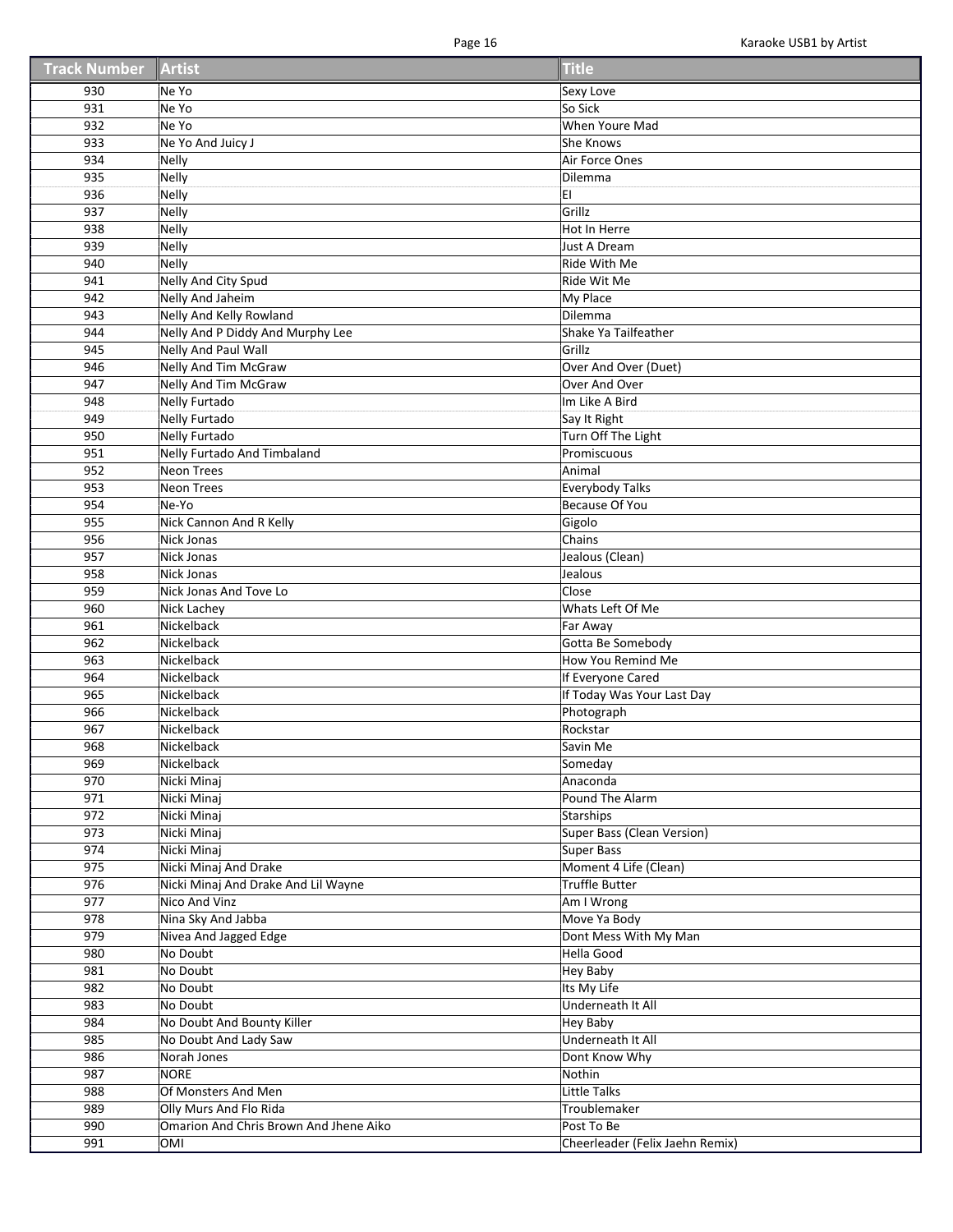| <b>Track Number</b> | Artist                               | Title                               |
|---------------------|--------------------------------------|-------------------------------------|
| 992                 | One Direction                        | <b>Best Song Ever</b>               |
| 993                 | One Direction                        | Drag Me Down                        |
| 994                 | One Direction                        | <b>Night Changes</b>                |
| 995                 | One Direction                        | Perfect                             |
| 996                 | One Direction                        | Story Of My Life                    |
| 997                 | One Direction                        | What Makes You Beautiful            |
| 998                 | OneRepublic                          | All The Right Moves                 |
| 999                 | OneRepublic                          | <b>Counting Stars</b>               |
| 1000                | OneRepublic                          | Good Life                           |
| 1001                | OneRepublic                          | Love Runs Out                       |
| 1002                | OneRepublic                          | Secrets                             |
| 1003                | OneRepublic                          | <b>Stop And Stare</b>               |
| 1004                | Orianthi                             | <b>According To You</b>             |
| 1005                | OT Genasis                           | Coco (Clean)                        |
| 1006                | OT Genasis And Young Dolph           | Cut It (Clean)                      |
| 1007                | O-Town                               | All Or Nothing                      |
| 1008                | Outkast                              | Hey Ya                              |
| 1009                | Outkast                              | Ms Jackson                          |
| 1010                | Outkast                              | Roses                               |
| 1011                | Outkast                              | So Fresh So Clean                   |
| 1012                | Outkast                              | The Way You Move                    |
| 1013                | Outkast                              | The Whole World                     |
| 1014                | <b>Outkast And Killer Mike</b>       | The Whole World                     |
| 1015                | Owl City                             | Fireflies                           |
| 1016                | Owl City And Carly Rae Jepsen        | Good Time                           |
| 1017                | P Diddy                              | I Need A Girl                       |
| 1018                | P Diddy And Ginuwine And Loon        | Need A Girl (Part 2)                |
| 1019                | P Diddy And Keyshia Cole             | Last Night                          |
| 1020                | P Diddy And Usher And Loon           | Need A Girl (Part 1)                |
| 1021                | Panic At The Disco                   |                                     |
| 1022                | Papa Roach                           | I Write Sins Not Tragedies<br>Scars |
| 1023                | Paramore                             | Aint It Fun                         |
| 1024                | Paramore                             | Still Into You                      |
| 1025                | Paramore                             | The Only Exception                  |
| 1026                | Passenger                            | Let Her Go                          |
| 1027                | Petey Pablo                          | Freek A Leek                        |
| 1028                | <b>Pharrell Williams</b>             | Нарру                               |
| 1029                | Pharrell Williams And Jay Z          | Frontin                             |
| 1030                | Pink                                 | Dont Let Me Get Me                  |
| 1031                | Pink                                 | Fuckin Perfect (Explicit)           |
| 1032                | Pink                                 | <b>Get The Party Started</b>        |
| 1033                | Pink                                 | Just Like A Pill                    |
| 1034                | Pink                                 | Just Like Fire                      |
| 1035                | Pink                                 | Most Girls                          |
| 1036                | Pink                                 | Please Dont Leave Me                |
| 1037                | Pink                                 | Raise Your Glass                    |
| 1038                | Pink                                 | So What                             |
| 1039                | Pink                                 | Sober                               |
| 1040                | Pink                                 | <b>Stupid Girls</b>                 |
| 1041                | Pink                                 | Try                                 |
| 1042                | Pink                                 | <b>U And Ur Hand</b>                |
| 1043                | Pink                                 | Who Knew                            |
| 1044                | <b>Pink And Nate Ruess</b>           | Just Give Me A Reason               |
| 1045                | Pitbull                              | <b>Back In Time</b>                 |
| 1046                | Pitbull                              | <b>Hotel Room Service</b>           |
| 1047                | Pitbull                              | I Know You Want Me (Calle Oche)     |
| 1048                | Pitbull And Chris Brown              | International Love                  |
| 1049                | Pitbull And Christina Aguilera       | <b>Feel This Moment</b>             |
| 1050                | Pitbull And Kesha                    | Timber                              |
| 1051                | Pitbull And Ne Yo Afrojack And Nayer | Give Me Everything                  |
| 1052                | Pitbull And Ne-Yo                    | Time Of Our Lives                   |
| 1053                | Pitbull And T Pain                   | Hey Baby (Drop It To The Floor)     |
|                     |                                      |                                     |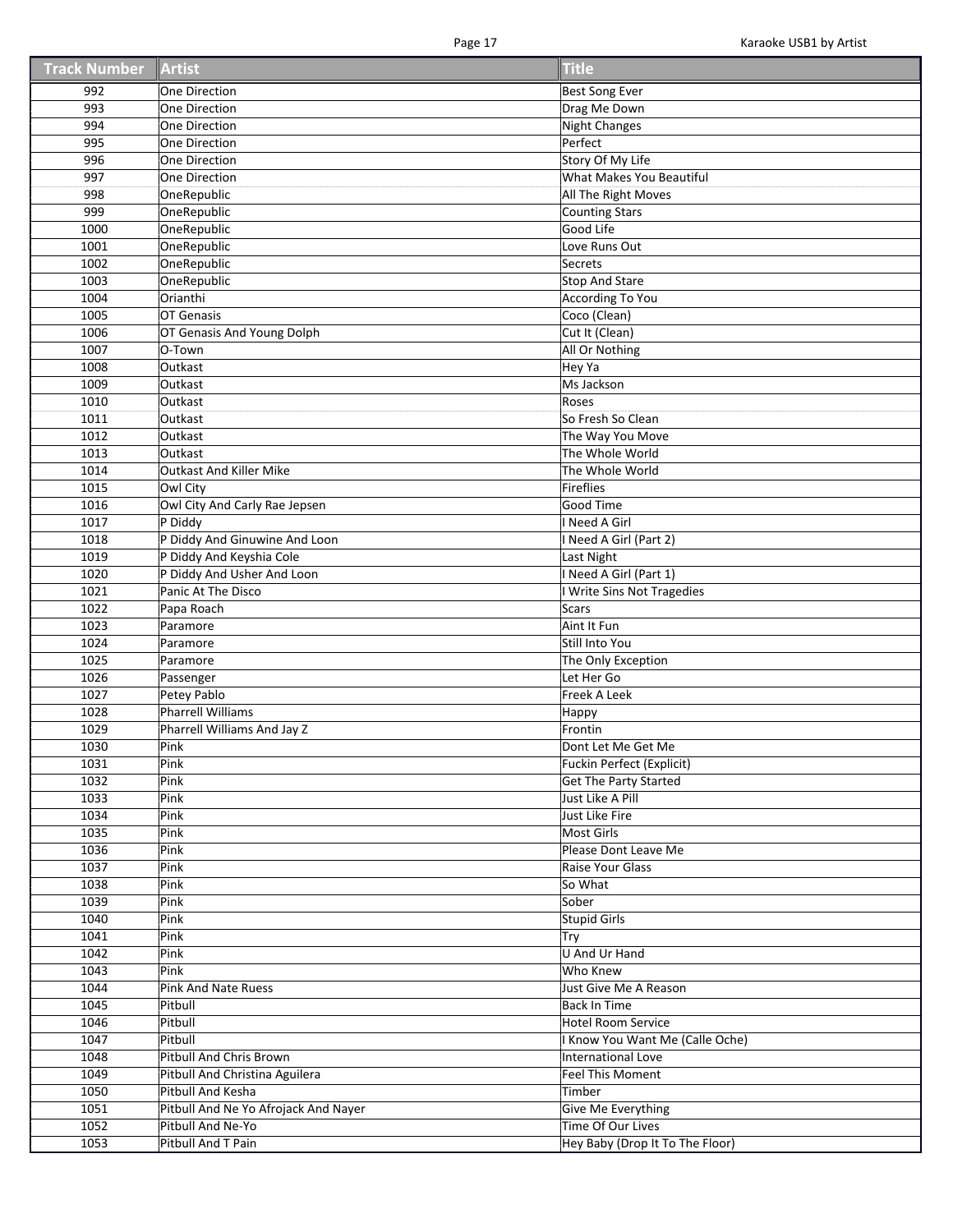| <b>Track Number</b> | Artist                                         | <b>Title</b>                              |
|---------------------|------------------------------------------------|-------------------------------------------|
| 1054                | Plain White Ts                                 | <b>Hey There Delilah</b>                  |
| 1055                | <b>Pretty Ricky</b>                            | Grind With Me                             |
| 1056                | Pretty Ricky                                   | Your Body                                 |
| 1057                | PSY                                            | Gangnam Style (English)                   |
| 1058                | Puddle Of Mudd                                 | Blurry                                    |
| 1059                | Puddle Of Mudd                                 | She Hates Me (Explicit)                   |
| 1060                | <b>Pussycat Dolls</b>                          | Beep                                      |
| 1061                | <b>Pussycat Dolls</b>                          | <b>Buttons</b>                            |
| 1062                | <b>Pussycat Dolls</b>                          | Dont Cha (No Rapping)                     |
| 1063                | <b>Pussycat Dolls</b>                          | I Hate This Part                          |
| 1064                | Pussycat Dolls                                 | Stickwitu                                 |
| 1065                | <b>Pussycat Dolls</b>                          | When I Grow Up                            |
| 1066                | <b>Pussycat Dolls And Busta Rhymes</b>         | Dont Cha                                  |
| 1067                | <b>Pussycat Dolls And Snoop Dogg</b>           | <b>Buttons</b>                            |
| 1068                | R City And Adam Levine                         | Locked Away                               |
| 1069                | R Kelly                                        | Fiesta                                    |
| 1070                | R Kelly                                        | Happy People                              |
| 1071                | R Kelly                                        | I Wish                                    |
| 1072                | R Kelly                                        | Ignition (Remix)                          |
| 1073                | R Kelly                                        | Ignition                                  |
| 1074                | R Kelly                                        | Step In The Name Of Love (Remix) (Clean)  |
|                     | R Kelly                                        | Step In The Name Of Love                  |
| 1075<br>1076        | R Kelly                                        | <b>Thoia Thoing</b>                       |
|                     |                                                |                                           |
| 1077                | R Kelly And Jay Z And Boo And Gotti            | Fiesta (Clean)                            |
| 1078                | Rachel Platten                                 | <b>Fight Song</b>                         |
| 1079                | <b>Rascal Flatts</b>                           | Life Is A Highway                         |
| 1080                | <b>Rascal Flatts</b>                           | What Hurts The Most                       |
| 1081                | Ray J                                          | One Wish                                  |
| 1082                | Ray J And Yung Berg                            | Sexy Can I                                |
| 1083                | Red Hot Chili Peppers                          | Dani California                           |
| 1084                | Red Hot Chili Peppers                          | Snow (Hey Oh)                             |
| 1085                | Rich Homie Quan                                | Flex (Ooh Ooh Ooh)                        |
| 1086                | <b>Ricky Martin</b>                            | Nobody Wants To Be Lonely                 |
| 1087<br>1088        | Ricky Martin And Christina Aguilera<br>Rihanna | Nobody Wants To Be Lonely                 |
|                     | Rihanna                                        | <b>Bitch Better Have My Money</b>         |
| 1089<br>1090        | Rihanna                                        | Cheers (Drink To That)<br><b>Diamonds</b> |
| 1091                | Rihanna                                        | Disturbia                                 |
| 1092                | Rihanna                                        |                                           |
|                     |                                                | Dont Stop The Music                       |
| 1093                | Rihanna                                        | Needed Me                                 |
| 1094                | Rihanna                                        | Only Girl (In The World)                  |
| 1095                | Rihanna                                        | Pon De Replay                             |
| 1096                | Rihanna                                        | Pour It Up                                |
| 1097                | Rihanna                                        | Rude Boy                                  |
| 1098                | Rihanna                                        | <b>S &amp; M</b>                          |
| 1099                | Rihanna                                        | Shut Up And Drive                         |
| 1100                | Rihanna                                        | SOS (Rescue Me)                           |
| 1101                | Rihanna                                        | Stay                                      |
| 1102                | Rihanna                                        | <b>Take A Bow</b>                         |
| 1103                | Rihanna                                        | Umbrella                                  |
| 1104                | Rihanna                                        | Unfaithful                                |
| 1105                | Rihanna                                        | Where Have You Been                       |
| 1106                | Rihanna                                        | You Da One                                |
| 1107                | Rihanna And Calvin Harris                      | We Found Love                             |
| 1108                | Rihanna And Drake                              | Whats My Name                             |
| 1109                | Rihanna And Drake                              | Work                                      |
| 1110                | Rihanna And Jay-Z                              | Umbrella                                  |
| 1111                | Rihanna And Kanye West And Paul McCartney      | Fourfiveseconds                           |
| 1112                | Rihanna And Ne Yo                              | Hate That I Love You                      |
| 1113                | Rihanna And Sean Paul                          | Break It Off                              |
| 1114                | Rihanna And Young Jeezy                        | Hard                                      |
| 1115                | Rixton                                         | Me And My Broken Heart                    |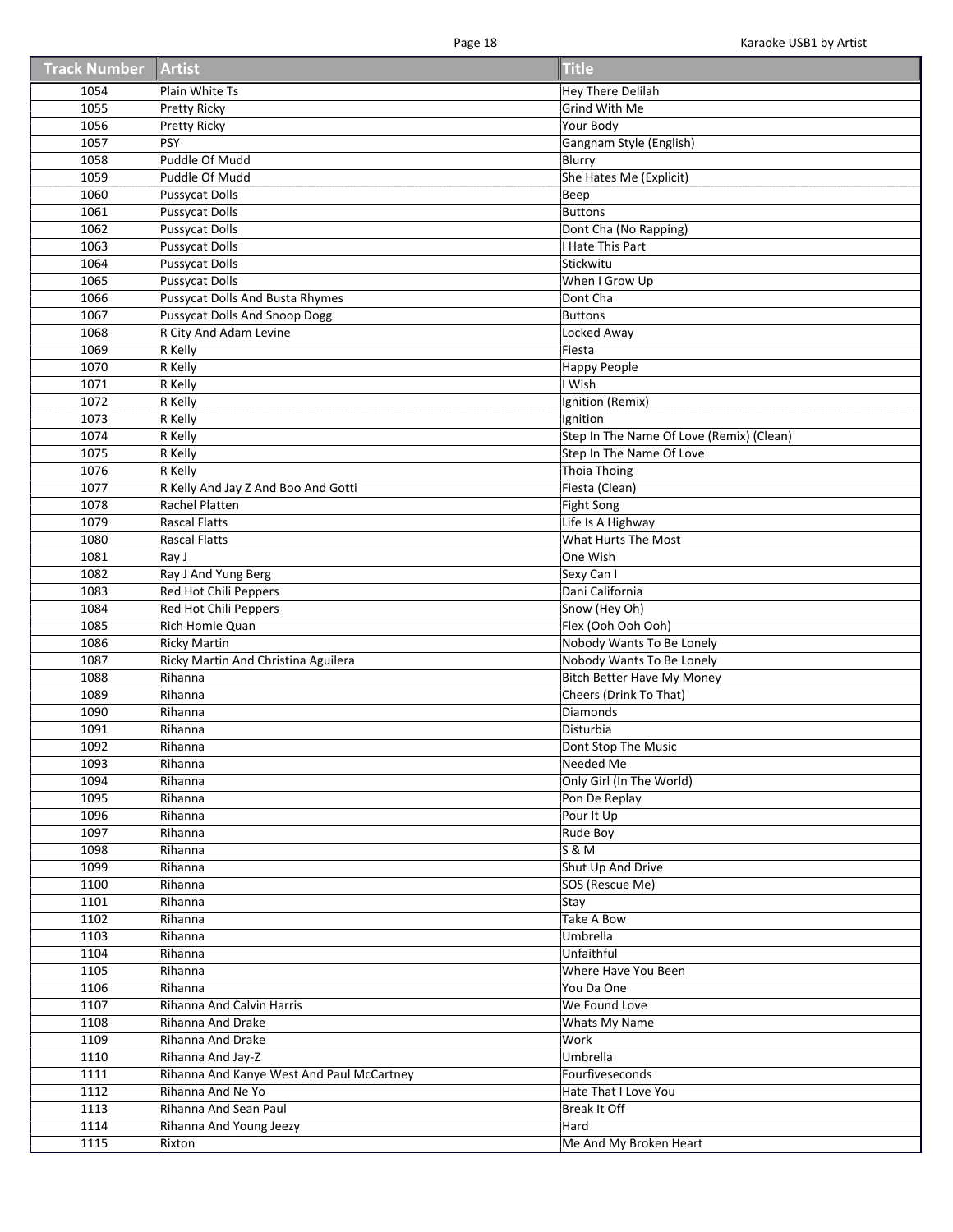| <b>Track Number Artist</b> |                                         | <b>Title</b>                      |
|----------------------------|-----------------------------------------|-----------------------------------|
| 1116                       | <b>Rob Thomas</b>                       | Her Diamonds                      |
| 1117                       | <b>Rob Thomas</b>                       | Lonely No More                    |
| 1118                       | <b>Robin Thicke</b>                     | <b>Blurred Lines</b>              |
| 1119                       | <b>Robin Thicke</b>                     | Lost Without U                    |
| 1120                       | Robin Thicke And Pharell Willams And TI | <b>Blurred Lines</b>              |
| 1121                       | Rodney Atkins                           | Take A Back Road                  |
| 1122                       | Ruth B                                  | Lost Boy                          |
| 1123                       | Ryan Cabrera                            | True                              |
| 1124                       | S Club 7                                | Never Had A Dream Come True       |
| 1125                       | Sam Hunt                                | <b>House Party</b>                |
| 1126                       | Sam Hunt                                | Leave The Night On                |
| 1127                       | Sam Smith                               | Im Not The Only One               |
| 1128                       | Sam Smith                               | Lay Me Down                       |
| 1129                       | Sam Smith                               | Stay With Me                      |
| 1130                       | Santana And Chad Kroeger                | Into The Night                    |
| 1131                       | Santana And Chad Kroeger                | Why Dont You And I                |
| 1132                       | Santana And Michelle Branch             | Game Of Love                      |
| 1133                       | Sara Bareillas                          | King Of Anything                  |
| 1134                       | Sara Bareilles                          | Love Song                         |
| 1135                       | Sarah Bareilles                         | Brave                             |
| 1136                       | Saving Abel                             | Addicted                          |
| 1137                       | Script                                  | <b>Breakeven</b>                  |
| 1138                       | Script                                  | For The First Time                |
| 1139                       | Script And Will I Am                    | Hall Of Fame                      |
| 1140                       | Sean Kingston                           | Beautiful Girls                   |
| 1141                       | Sean Kingston                           | Fire Burning                      |
| 1142                       | Sean Kingston And Justin Bieber         | Eenie Meenie                      |
| 1143                       | Sean Paul                               | <b>Get Busy</b>                   |
| 1144                       | Sean Paul                               | Gimme The Light                   |
| 1145                       | Sean Paul                               | Give It Up To Me                  |
| 1146                       | Sean Paul                               | Like Glue                         |
| 1147                       | Sean Paul                               | Temperature                       |
| 1148                       | Sean Paul                               | We Be Burnin                      |
| 1149                       | Sean Paul And Sasha                     | Im Still In Love With You         |
| 1150                       | Secondhand Serenade                     | <b>Fall For You</b>               |
| 1151                       | Selena Gomez                            | Come And Get It                   |
| 1152                       | Selena Gomez                            | Hands To Myself                   |
| 1153                       | Selena Gomez                            | Naturally                         |
| 1154                       | Selena Gomez                            | Same Old Love                     |
| 1155                       | Selena Gomez                            | The Heart Wants What It Wants     |
| 1156                       | Selena Gomez And A\$AP Rocky            | Good For You                      |
| 1157                       | Selena Gomez And The Scene              | Love You Like A Love Song         |
| 1158                       | Shaggy                                  | Angel                             |
| 1159                       | Shaggy                                  | It Wasnt Me (Solo Version NO RAP) |
| 1160                       | Shaggy                                  | It Wasnt Me                       |
| 1161                       | Shakira                                 | <b>Hips Dont Lie</b>              |
| 1162                       | Shakira                                 | She Wolf                          |
| 1163                       | Shakira                                 | <b>Underneath Your Clothes</b>    |
| 1164                       | Shakira                                 | Whenever Wherever                 |
| 1165                       | Shakira And Rihanna                     | Cant Remember To Forget You       |
| 1166                       | Shania Twain                            | Forever And For Always            |
| 1167                       | <b>Shawn Mendes</b>                     | Stitches                          |
| 1168                       | <b>Shawn Mendes</b>                     | <b>Treat You Better</b>           |
| 1169                       | Shawn Mendes And Camila Cabello         | Know What You Did Last Summer     |
| 1170                       | <b>Sheryl Crow</b>                      | Soak Up The Sun                   |
| 1171                       | <b>Sheryl Crow</b>                      | The First Cut Is The Deepest      |
| 1172                       | Shinedown                               | Second Chance                     |
| 1173                       | Shontelle                               | Impossible                        |
| 1174                       | Sia                                     | Chandelier                        |
| 1175                       | Sia                                     | Cheap Thrills                     |
| 1176                       | Sia                                     | <b>Elastic Heart</b>              |
| 1177                       | Silento                                 | Watch Me (Whip - Nae Nae)         |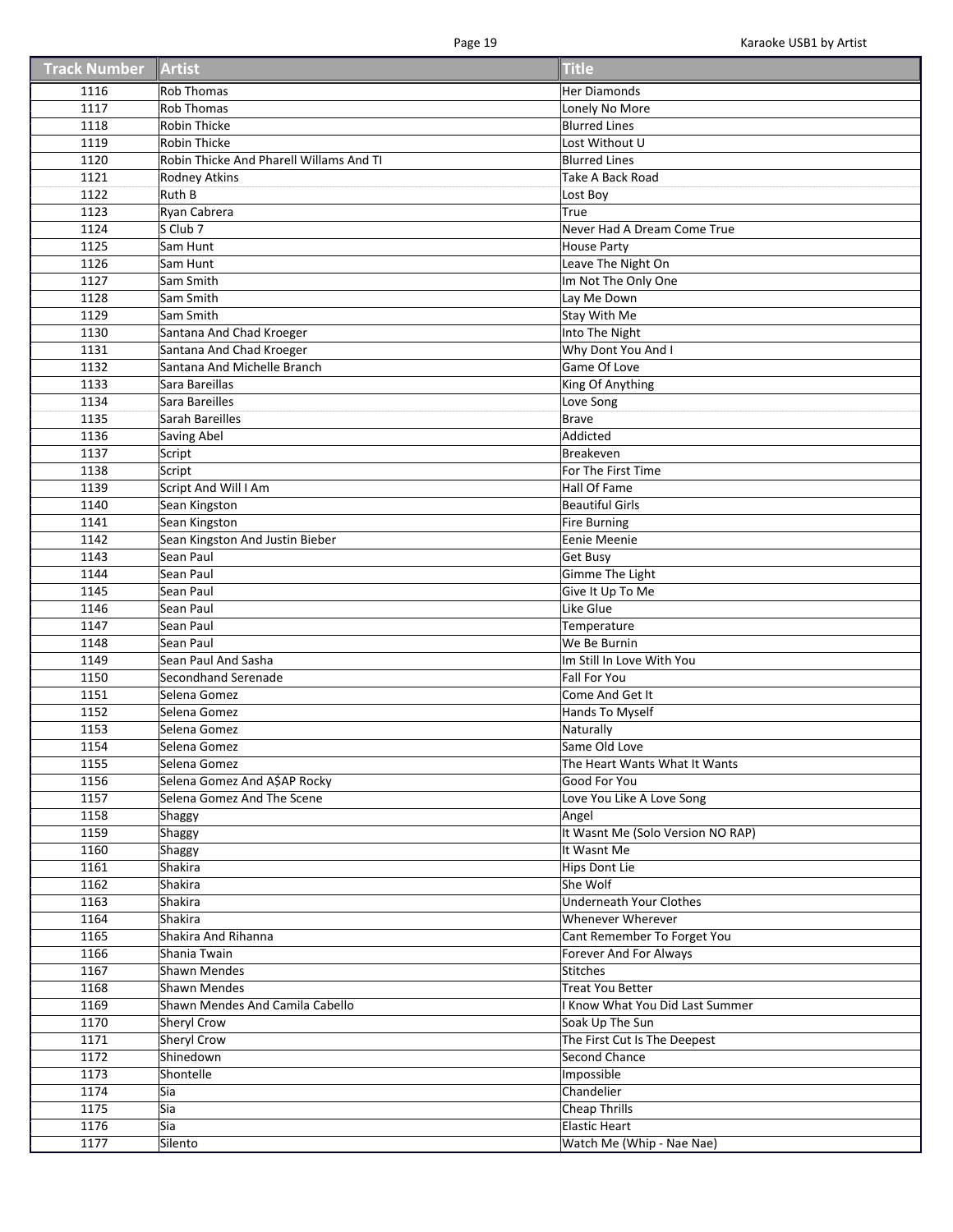| <b>Track Number Artist</b> |                                                   | <b>Title</b>                            |
|----------------------------|---------------------------------------------------|-----------------------------------------|
| 1178                       | Skrillex And Diplo And Justin Bieber              | Where Are U Now                         |
| 1179                       | Snoop Dogg                                        | <b>Sensual Seduction</b>                |
| 1180                       | <b>Snoop Dogg And Pharrell</b>                    | Drop It Like Its Hot                    |
| 1181                       | Snoop Dogg And Pharrell And Uncle Wilson          | Beautiful                               |
| 1182                       | Snow Patrol                                       | <b>Chasing Cars</b>                     |
| 1183                       | Soulja Boy                                        | <b>Crank That</b>                       |
| 1184                       | Soulja Boy                                        | Kiss Me Thru The Phone                  |
| 1185                       | Staind                                            | Its Been Awhile                         |
| 1186                       | Steve Holy                                        | <b>Good Morning Beautiful</b>           |
| 1187                       | Sugar Ray                                         | When Its Over                           |
| 1188                       | Sugarland                                         | Stuck Like Glue                         |
| 1189                       | Sunshine Anderson                                 | Heard It All Before                     |
| 1190                       | <b>Sweater Weather</b>                            | The Neighbourhood                       |
| 1191                       | Swedish House Mafia And John Martin               | Dont You Worry Child                    |
| 1192                       | Switchfoot                                        | Meant To Live                           |
| 1193                       | TΙ                                                | Big Things Poppin (Do It)               |
| 1194                       | TΙ                                                | Bring Em Out                            |
| 1195                       | TΙ                                                | U Dont Know Me                          |
| 1196                       | TΙ                                                | What You Know                           |
| 1197                       | TΙ                                                | Whatever You Like                       |
| 1198                       | T I And Justin Timberlake                         | Dead And Gone                           |
| 1199                       | T I And Rihanna                                   | Live Your Life                          |
| 1200                       | T Pain And Mike Jones                             | Im In Luv (With A Stripper)             |
| 1201                       |                                                   | <b>Break Your Heart</b>                 |
|                            | Taio Cruz                                         |                                         |
| 1202                       | <b>Taio Cruz</b>                                  | Dynamite                                |
| 1203                       | Tamia                                             | <b>Stranger In My House</b>             |
| 1204                       | Taylor Hicks                                      | Do I Make You Proud                     |
| 1205                       | Taylor Swift                                      | 22                                      |
| 1206                       | <b>Taylor Swift</b>                               | <b>Back To December</b>                 |
| 1207                       | Taylor Swift                                      | <b>Bad Blood</b>                        |
| 1208                       | <b>Taylor Swift</b>                               | <b>Blank Space</b>                      |
| 1209                       | <b>Taylor Swift</b>                               | I Knew You Were Trouble                 |
| 1210                       | Taylor Swift                                      | Love Story                              |
| 1211                       | Taylor Swift                                      | Mine                                    |
| 1212                       | Taylor Swift                                      | Our Song                                |
| 1213                       | <b>Taylor Swift</b>                               | Shake It Off                            |
| 1214                       | Taylor Swift                                      | Style                                   |
| 1215                       | <b>Taylor Swift</b>                               | Teardrops On My Guitar                  |
| 1216                       | <b>Taylor Swift</b>                               | Today Was A Fairytale                   |
| 1217                       | Taylor Swift                                      | We Are Never Ever Getting Back Together |
| 1218                       | Taylor Swift                                      | White Horse                             |
| 1219                       | Taylor Swift                                      | <b>Wildest Dreams</b>                   |
| 1220                       | <b>Taylor Swift</b>                               | You Belong With Me                      |
| 1221                       | Taylor Swift And Kendrick Lamar                   | <b>Bad Blood</b>                        |
| 1222                       | <b>Teddy Geiger</b>                               | For You I Will                          |
| 1223                       | Thalia And Fat Joe                                | I Want You                              |
| 1224                       | <b>Thomas Rhett</b>                               | Die A Happy Man                         |
| 1225                       | <b>Thomas Rhett</b>                               | It Goes Like This                       |
| 1226                       | Thompson Square                                   | Are You Gonna Kiss Me Or Not            |
| 1227                       | <b>Tim McGraw</b>                                 | Grown Men Dont Cry                      |
| 1228                       | <b>Tim McGraw</b>                                 | Humble And Kind                         |
| 1229                       | <b>Tim McGraw</b>                                 | Live Like You Were Dying                |
| 1230                       | <b>Tim McGraw</b>                                 | Real Good Man                           |
| 1231                       | Timbaland And Justin Timberlake                   | Carry Out                               |
| 1232                       | Timbaland And Keri Hilson                         | The Way I Are                           |
| 1233                       | Timbaland And Nelly Furtado And Justin Timberlake | Give It To Me                           |
| 1234                       | Timbaland And One Republic                        | Apologize                               |
| 1235                       | Tinashe And Schoolboy Q                           | 2 On                                    |
| 1236                       | Tinie Tempah                                      | Written In The Stars                    |
| 1237                       | Toby Keith                                        | American Soldier                        |
| 1238                       | <b>Toby Keith</b>                                 | As Good As I Once Was                   |
| 1239                       | Toby Keith                                        | My List                                 |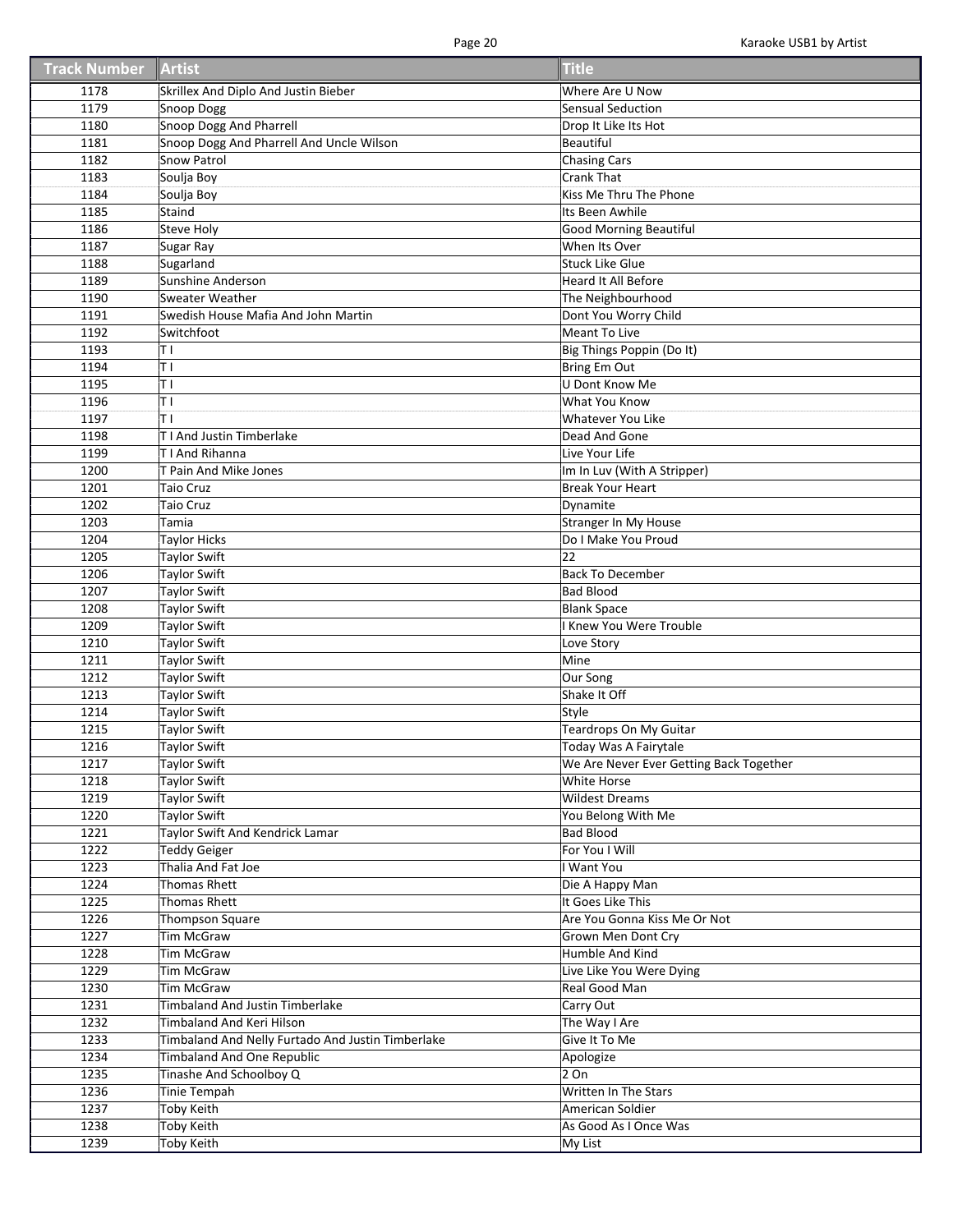| <b>Track Number</b> | Artist                                 | Title                                              |
|---------------------|----------------------------------------|----------------------------------------------------|
| 1240                | <b>Toby Keith</b>                      | Red Solo Cup                                       |
| 1241                | <b>Toby Keith</b>                      | You Shouldnt Kiss Me Like This                     |
| 1242                | Toby Keith And Willie Nelson           | Beer For My Horses                                 |
| 1243                | <b>Tory Lanez</b>                      | Luv                                                |
| 1244                | Tove Lo                                | <b>Talking Body (Clean)</b>                        |
| 1245                | Tove Lo                                | <b>Talking Body</b>                                |
| 1246                | Tove Lo And Hippie Sabotage            | Stay High (Habits Remix)                           |
| 1247                | Toya                                   | l Do                                               |
| 1248                | T-Pain                                 | Im Sprung                                          |
| 1249                | T-Pain And Mike Jones                  | Im In Luv (With A Stripper)                        |
| 1250                | <b>Trace Adkins</b>                    | Youre Gonna Miss This                              |
| 1251                | Train                                  | 50 Ways To Say Goodbye                             |
| 1252                | Train                                  | Calling All Angels                                 |
| 1253                | Train                                  | Drive By                                           |
| 1254                | Train                                  | Drops Of Jupiter                                   |
| 1255                | Train                                  | <b>Hey Soul Sister</b>                             |
| 1256                | Trapt                                  | Headstrong                                         |
| 1257                | <b>Travis Tritt</b>                    | Its A Great Day To Be Alive                        |
| 1258                |                                        | Na Na (Clean)                                      |
| 1259                | <b>Trey Songz</b><br><b>Trey Songz</b> | Na Na                                              |
| 1260                | <b>Trey Songz</b>                      | Slow Motion                                        |
| 1261                |                                        |                                                    |
| 1262                | <b>Trick Daddy</b>                     | Im A Thug<br>Sugar (Gimme Some)                    |
|                     | Trick Daddy And Ludacris And Cee-Lo    | Nasty Freestyle (clean)                            |
| 1263                | T-Wayne                                |                                                    |
| 1264                | T-Wayne                                | <b>Nasty Freestyle</b><br>Heathens                 |
| 1265                | <b>Twenty One Pilots</b>               |                                                    |
| 1266<br>1267        | <b>Twenty One Pilots</b>               | Ride                                               |
|                     | <b>Twenty One Pilots</b>               | <b>Stressed Out</b>                                |
| 1268<br>1269        | Twista                                 | Overnight Celebrity<br>How You Gonna Act Like That |
| 1270                | <b>Tyrese</b><br>U <sub>2</sub>        | <b>Beautiful Day</b>                               |
| 1271                | <b>Uncle Kraker</b>                    | Follow Me                                          |
| 1272                | <b>Uncle Kraker</b>                    | Smile                                              |
| 1273                | Uncle Kraker And Dobie Gray            | Drift Away                                         |
| 1274                | Usher                                  | Burn                                               |
| 1275                | Usher                                  | Caught Up                                          |
| 1276                | Usher                                  | Climax                                             |
| 1277                | Usher                                  | <b>Confessions Part II</b>                         |
| 1278                | Usher                                  | Dj Got Us Falling In Love                          |
| 1279                | Usher                                  | More                                               |
| 1280                | Usher                                  | OMG                                                |
| 1281                | Usher                                  | Scream                                             |
| 1282                | Usher                                  | There Goes My Baby                                 |
| 1283                | Usher                                  | U Dont Have To Call                                |
| 1284                | Usher                                  | U Got It Bad                                       |
| 1285                | Usher                                  | <b>U</b> Remind Me                                 |
| 1286                | Usher                                  | Yeah                                               |
| 1287                | Usher And Alicia Keys                  | My Boo                                             |
| 1288                | Usher And Juicy J                      | Dont Mind (Clean)                                  |
| 1289                | <b>Usher And Juicy J</b>               | Dont Mind                                          |
| 1290                | <b>Usher And Young Jeezy</b>           | Love In This Club                                  |
| 1291                | <b>Usher And Young Thug</b>            | No Limit                                           |
| 1292                | Vance Joy                              | Riptide                                            |
| 1293                | Walk The Moon                          | Shut Up And Dance                                  |
| 1294                | Weeknd                                 | Cant Feel My Face                                  |
| 1295                | Weeknd                                 | Earned It                                          |
| 1296                | Weeknd                                 | <b>False Alarm</b>                                 |
| 1297                | Weeknd                                 | In The Night                                       |
| 1298                | Weeknd                                 | Starboy                                            |
| 1299                | Weeknd                                 | The Hills (Explicit)                               |
| 1300                | Weeknd                                 | <b>Wicked Game</b>                                 |
| 1301                | Will I Am And Britney Spears           | <b>Scream And Shout</b>                            |
|                     |                                        |                                                    |